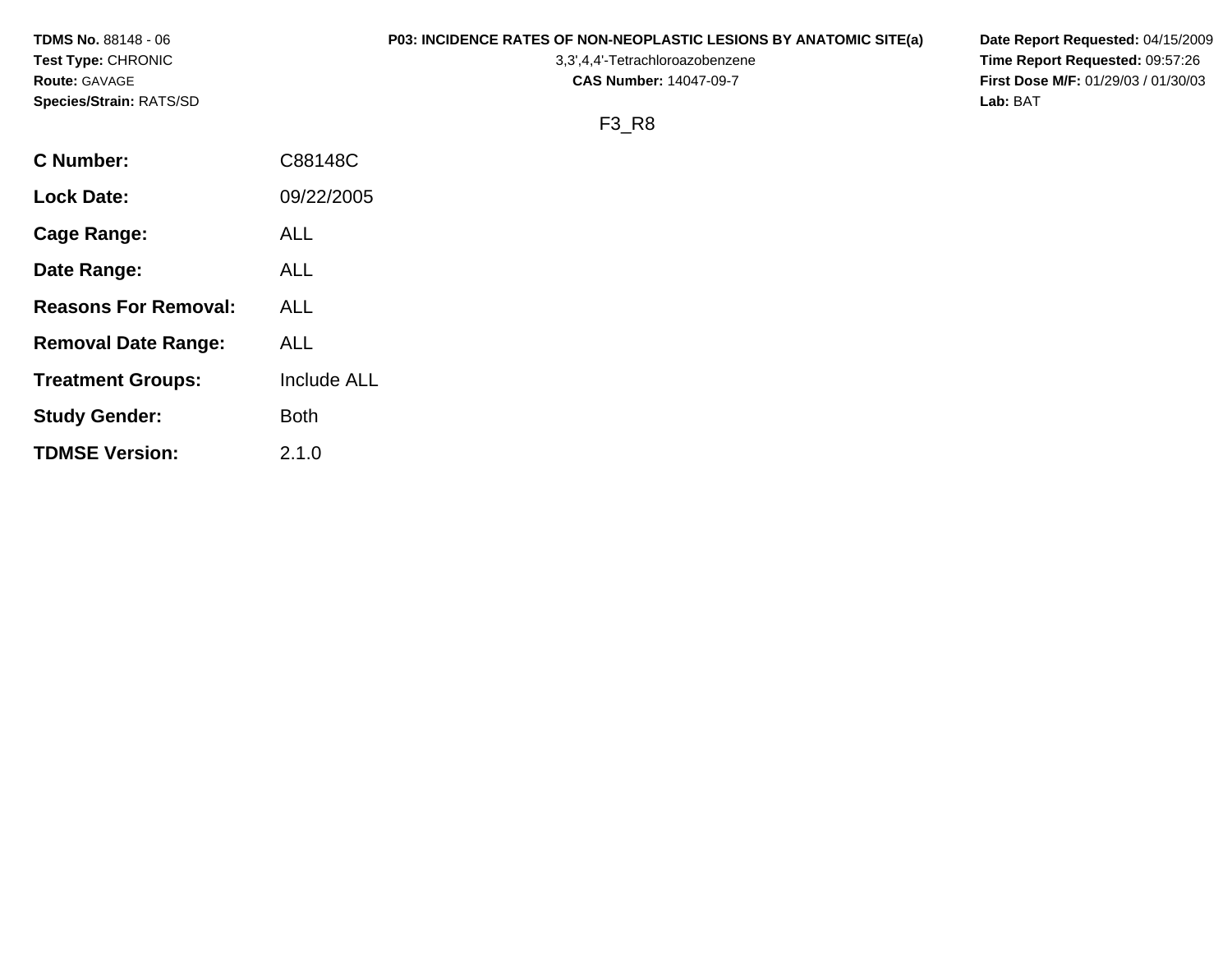**TDMS No.** 88148 - 06 **P03: INCIDENCE RATES OF NON-NEOPLASTIC LESIONS BY ANATOMIC SITE(a) Date Report Requested:** 04/15/2009

**Test Type:** CHRONIC 3,3',4,4'-Tetrachloroazobenzene **Time Report Requested:** 09:57:26 **Route:** GAVAGE **CAS Number:** 14047-09-7 **First Dose M/F:** 01/29/03 / 01/30/03

| <b>SPRAGUE-DAWLEY RATS MALE</b><br>0 MG/KG<br><b>10 MG/KG</b><br><b>30 MG/KG</b><br><b>100 MG/KG</b>          |  |
|---------------------------------------------------------------------------------------------------------------|--|
|                                                                                                               |  |
| <b>Disposition Summary</b>                                                                                    |  |
| <b>Animals Initially in Study</b><br>50<br>50<br>50<br>50<br><b>Early Deaths</b>                              |  |
| <b>Accidently Killed</b><br>$\mathbf{1}$                                                                      |  |
| <b>Dosing Accident</b><br>$\mathbf{1}$<br>$\mathbf{1}$                                                        |  |
| <b>Moribund Sacrifice</b><br>10<br>14<br>14<br>12                                                             |  |
| 33<br><b>Natural Death</b><br>11<br>29<br>31<br><b>Survivors</b>                                              |  |
| <b>Terminal Sacrifice</b><br>28<br>9<br>4<br>$\overline{2}$                                                   |  |
| 50<br>50<br>50<br>50<br><b>Animals Examined Microscopically</b>                                               |  |
|                                                                                                               |  |
| <b>ALIMENTARY SYSTEM</b>                                                                                      |  |
| (50)<br>(50)<br>(50)<br>(50)<br>Esophagus                                                                     |  |
| $1(2\%)$<br>Muscularis, Inflammation                                                                          |  |
| Intestine Large, Cecum<br>(50)<br>(50)<br>(50)<br>(50)                                                        |  |
| Inflammation<br>1(2%)                                                                                         |  |
| Necrosis<br>1(2%)                                                                                             |  |
| (50)<br>(50)<br>Intestine Large, Colon<br>(50)<br>(50)<br>$1(2\%)$<br>Inflammation                            |  |
| 6 (12%)<br>$5(10\%)$<br>Parasite Metazoan<br>6 (12%)<br>3(6%)                                                 |  |
| 1(2%)<br>Thrombosis                                                                                           |  |
| Intestine Large, Rectum<br>(50)<br>(50)<br>(50)<br>(50)                                                       |  |
| $1(2\%)$<br>Inflammation                                                                                      |  |
| Intestine Small, Duodenum<br>(50)<br>(50)<br>(50)<br>(50)                                                     |  |
| Fibrosis<br>1(2%)                                                                                             |  |
| 1(2%)<br>Necrosis<br>1(2%)                                                                                    |  |
| Intestine Small, Ileum<br>(50)<br>(50)<br>(50)<br>(50)                                                        |  |
| $1(2\%)$<br>Dysplasia<br>$1(2\%)$<br><b>Fibrosis</b>                                                          |  |
| 1(2%)<br>Inflammation                                                                                         |  |
| (50)<br>Intestine Small, Jejunum<br>(50)<br>(50)<br>(50)                                                      |  |
| $1(2\%)$<br>Necrosis                                                                                          |  |
| (50)<br>(50)<br>(50)<br>(50)<br>Liver                                                                         |  |
| 2(4%)<br>1(2%)<br>$1(2\%)$<br>Angiectasis                                                                     |  |
| <b>Basophilic Focus</b><br>$1(2\%)$<br>3(6%)<br>5(10%)<br>2(4%)                                               |  |
| $1(2\%)$<br>3(6%)<br>2(4%)<br>Cholangiofibrosis                                                               |  |
| Clear Cell Focus<br>32 (64%)<br>12 (24%)<br>8 (16%)<br>4(8%)                                                  |  |
| Congestion<br>1(2%)                                                                                           |  |
| Degeneration, Cystic<br>2(4%)<br>1(2%)<br>1(2%)<br>Eosinophilic Focus<br>4(8%)<br>3(6%)<br>9(18%)<br>12 (24%) |  |
| Fatty Change, Focal<br>$1(2\%)$<br>2(4%)<br>7 (14%)<br>3(6%)                                                  |  |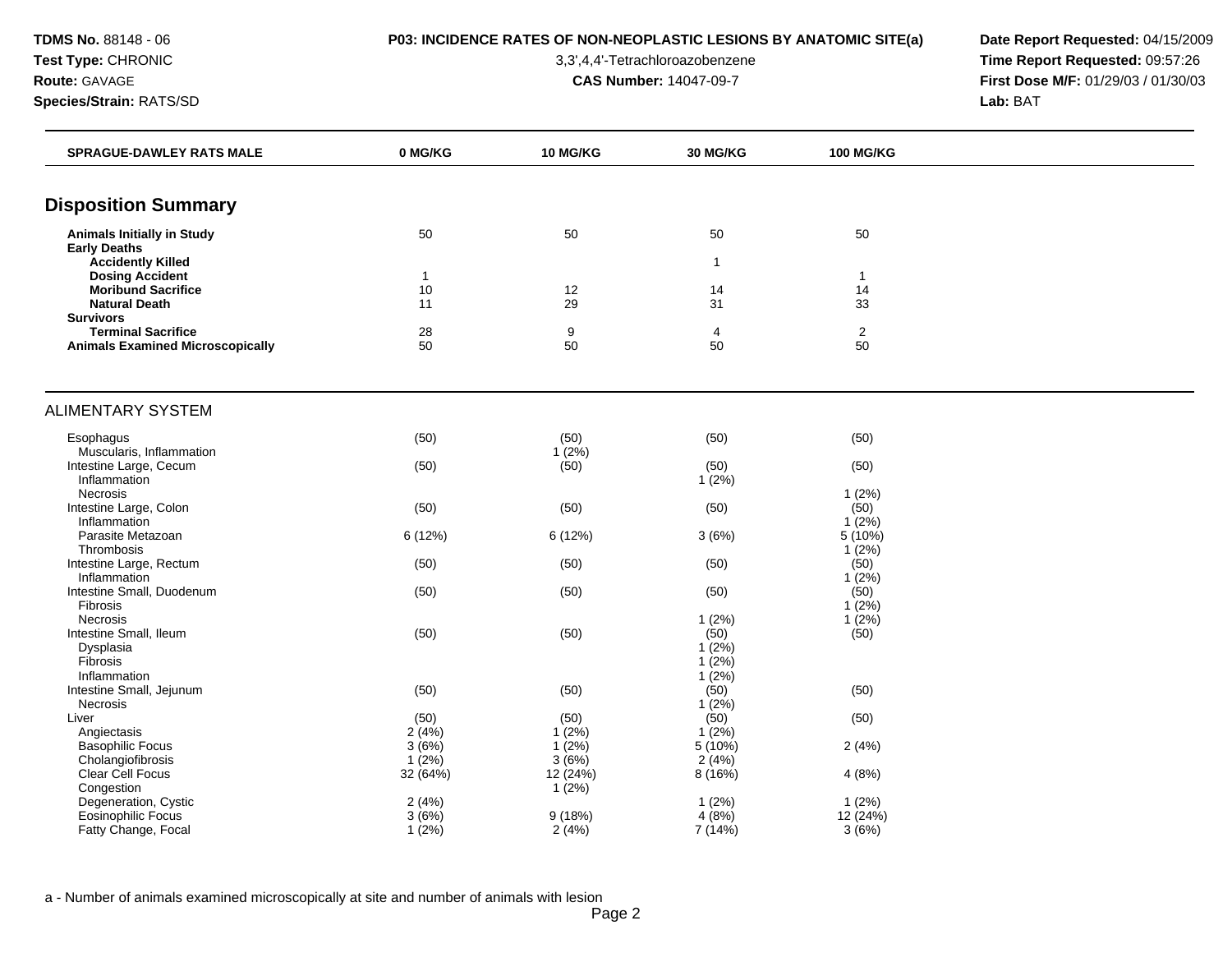## **TDMS No.** 88148 - 06 **P03: INCIDENCE RATES OF NON-NEOPLASTIC LESIONS BY ANATOMIC SITE(a) Date Report Requested:** 04/15/2009

**Test Type:** CHRONIC 3,3',4,4'-Tetrachloroazobenzene **Time Report Requested:** 09:57:26 **Route:** GAVAGE **CAS Number:** 14047-09-7 **First Dose M/F:** 01/29/03 / 01/30/03

| <b>SPRAGUE-DAWLEY RATS MALE</b>            | 0 MG/KG  | <b>10 MG/KG</b> | <b>30 MG/KG</b> | <b>100 MG/KG</b> |  |
|--------------------------------------------|----------|-----------------|-----------------|------------------|--|
|                                            |          |                 |                 |                  |  |
| Fatty Change, Diffuse                      | 3(6%)    | 9(18%)          | 18 (36%)        | 34 (68%)         |  |
| Fibrosis                                   |          | $1(2\%)$        |                 | 4(8%)            |  |
| Hematopoietic Cell Proliferation           | 5 (10%)  | 40 (80%)        | 37 (74%)        | 30 (60%)         |  |
| Hepatodiaphragmatic Nodule                 |          | 2(4%)           | 1(2%)           |                  |  |
| Hyperplasia, Nodular                       |          | $1(2\%)$        | $1(2\%)$        | 3(6%)            |  |
| Inflammation, Granulomatous                |          |                 | $1(2\%)$        |                  |  |
| Inflammation, Chronic Active               | 40 (80%) | 37 (74%)        | 30 (60%)        | 28 (56%)         |  |
| Mixed Cell Focus                           | 7(14%)   | 3(6%)           | 3(6%)           | $1(2\%)$         |  |
| Necrosis                                   | 1(2%)    | 7(14%)          | 18 (36%)        | 21(42%)          |  |
| Pigmentation                               | 1(2%)    | 4(8%)           | 5 (10%)         | 6 (12%)          |  |
| Toxic Hepatopathy                          |          |                 | 5 (10%)         | 8 (16%)          |  |
| Bile Duct, Cyst                            |          |                 | 1(2%)           | 4(8%)            |  |
| <b>Bile Duct, Dilatation</b>               |          | 1(2%)           | 3(6%)           |                  |  |
| <b>Bile Duct, Fibrosis</b>                 | 10 (20%) | 3(6%)           | 1(2%)           | 3(6%)            |  |
| Bile Duct, Hyperplasia                     | 34 (68%) | 38 (76%)        | 36 (72%)        | 29 (58%)         |  |
| Bile Duct, Metaplasia                      |          |                 |                 | 1(2%)            |  |
| Centrilobular, Degeneration                |          | 10 (20%)        | 23 (46%)        | 24 (48%)         |  |
| Centrilobular, Fatty Change                |          |                 |                 | 1(2%)            |  |
| Hepatocyte, Hypertrophy                    |          | 6(12%)          | 11 (22%)        | 22 (44%)         |  |
| Hepatocyte, Multinucleated                 |          |                 | 1(2%)           | 3(6%)            |  |
| Oval Cell, Hyperplasia                     |          | 4(8%)           | 8 (16%)         | 5 (10%)          |  |
| Mesentery                                  | (0)      | (0)             | (0)             | (1)              |  |
| Oral Mucosa                                | (50)     | (50)            | (50)            | (50)             |  |
| Gingival, Hyperplasia, Cystic Keratinizing |          | 4(8%)           | 18 (36%)        | 11 (22%)         |  |
| Gingival, Hyperplasia, Squamous            | 2(4%)    | 21 (42%)        | 24 (48%)        | 31 (62%)         |  |
| Pancreas                                   | (50)     | (49)            | (50)            | (50)             |  |
| Atrophy                                    | 4(8%)    | 13 (27%)        | 10 (20%)        | 10 (20%)         |  |
| Fibrosis                                   | 1(2%)    |                 |                 |                  |  |
| Inflammation                               | 1(2%)    | 7 (14%)         | 7(14%)          | 3(6%)            |  |
| Acinus, Hyperplasia                        | 8 (16%)  | 2(4%)           | 2(4%)           |                  |  |
| Acinus, Necrosis                           |          | $1(2\%)$        |                 |                  |  |
| Acinus, Vacuolization Cytoplasmic          |          | 16(33%)         | 30 (60%)        | 13 (26%)         |  |
| <b>Salivary Glands</b>                     | (50)     | (50)            | (49)            | (50)             |  |
| Atrophy                                    |          | $1(2\%)$        |                 | 3(6%)            |  |
| Cyst                                       |          |                 | 1(2%)           |                  |  |
| Fibrosis                                   |          |                 |                 | 1(2%)            |  |
| Hyperplasia                                | 1(2%)    |                 |                 |                  |  |
| Inflammation                               | $1(2\%)$ |                 |                 |                  |  |
| Stomach, Forestomach                       | (50)     | (50)            | (50)            | (50)             |  |
| Cyst                                       |          |                 |                 | $1(2\%)$         |  |
| Inflammation                               | 5(10%)   | 2(4%)           | 2(4%)           | 3(6%)            |  |
| Mineralization                             | 2(4%)    |                 | 1(2%)           |                  |  |
| Necrosis                                   |          | 3(6%)           | 1(2%)           | 1(2%)            |  |
| Epithelium, Hyperplasia                    | 8 (16%)  | 36 (72%)        | 44 (88%)        | 45 (90%)         |  |
| Stomach, Glandular                         | (50)     | (50)            | (50)            | (50)             |  |
| Inflammation                               | 2(4%)    |                 | 1(2%)           |                  |  |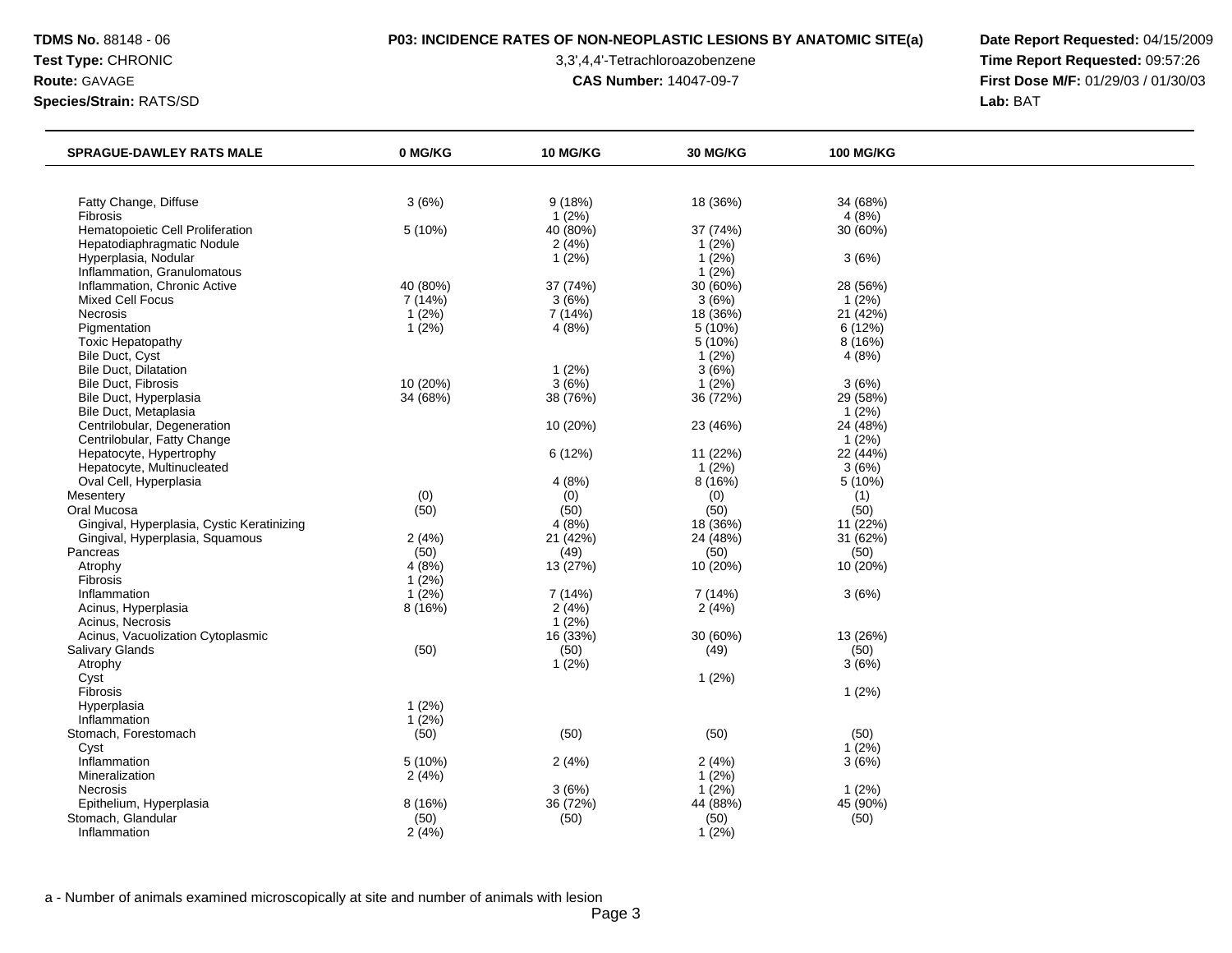## **TDMS No.** 88148 - 06 **P03: INCIDENCE RATES OF NON-NEOPLASTIC LESIONS BY ANATOMIC SITE(a) Date Report Requested:** 04/15/2009

**Test Type:** CHRONIC 3,3',4,4'-Tetrachloroazobenzene **Time Report Requested:** 09:57:26 **Route:** GAVAGE **CAS Number:** 14047-09-7 **First Dose M/F:** 01/29/03 / 01/30/03

| <b>SPRAGUE-DAWLEY RATS MALE</b>                            | 0 MG/KG          | <b>10 MG/KG</b>  | <b>30 MG/KG</b>  | <b>100 MG/KG</b> |  |
|------------------------------------------------------------|------------------|------------------|------------------|------------------|--|
|                                                            |                  |                  |                  |                  |  |
| Mineralization                                             | 3(6%)            | 2(4%)            | 2(4%)            | 1(2%)            |  |
| <b>Necrosis</b><br>Tooth                                   | (50)             | (50)             | $1(2\%)$<br>(50) | (50)             |  |
| Peridontal Tissue, Inflammation                            | 11 (22%)         | 12 (24%)         | 19 (38%)         | 16 (32%)         |  |
| <b>CARDIOVASCULAR SYSTEM</b>                               |                  |                  |                  |                  |  |
| <b>Blood Vessel</b>                                        | (50)             | (50)             | (50)             | (50)             |  |
| Inflammation                                               | 21 (42%)         | 29 (58%)         | 30 (60%)         | 29 (58%)         |  |
| Mineralization                                             | 5(10%)           | 1(2%)            | 4(8%)            | 3(6%)            |  |
| Aorta, Intima, Hyperplasia                                 |                  | $1(2\%)$<br>(50) |                  |                  |  |
| Heart<br>Cardiomyopathy                                    | (50)<br>47 (94%) | 48 (96%)         | (50)<br>45 (90%) | (50)<br>40 (80%) |  |
| Inflammation                                               | $1(2\%)$         |                  | 2(4%)            | $1(2\%)$         |  |
| Mineralization                                             | 5(10%)           |                  | $1(2\%)$         | $1(2\%)$         |  |
| <b>Necrosis</b>                                            |                  |                  |                  | 2(4%)            |  |
| Thrombosis                                                 |                  | 4(8%)            | 2(4%)            | 4(8%)            |  |
| Endocardium, Hyperplasia                                   |                  | $1(2\%)$         |                  |                  |  |
| <b>ENDOCRINE SYSTEM</b>                                    |                  |                  |                  |                  |  |
| <b>Adrenal Cortex</b>                                      | (50)             | (50)             | (50)             | (50)             |  |
| Angiectasis                                                | $1(2\%)$         |                  | $1(2\%)$         |                  |  |
| Degeneration                                               | 4(8%)            | 14 (28%)         | 14 (28%)         | 9(18%)           |  |
| Hypertrophy                                                | 33 (66%)         | 24 (48%)         | 11 (22%)         | 17 (34%)         |  |
| Infiltration Cellular, Mononuclear Cell<br><b>Necrosis</b> |                  | 1(2%)<br>2(4%)   |                  | 13 (26%)         |  |
| Vacuolization Cytoplasmic                                  | 20 (40%)         | 29 (58%)         | 4(8%)<br>31(62%) | 25 (50%)         |  |
| Zona Fasciculata, Hyperplasia                              | 14 (28%)         | 22 (44%)         | 19 (38%)         | 21 (42%)         |  |
| Adrenal Medulla                                            | (50)             | (50)             | (50)             | (50)             |  |
| Hyperplasia                                                | 10 (20%)         | 8 (16%)          | 5 (10%)          | 6(12%)           |  |
| Islets, Pancreatic                                         | (50)             | (50)             | (50)             | (50)             |  |
| Hyperplasia                                                | 1(2%)            |                  |                  | 1(2%)            |  |
| Parathyroid Gland                                          | (43)             | (48)             | (44)             | (44)             |  |
| Hyperplasia                                                | 8(19%)           | 9(19%)           | 6(14%)           | 2(5%)            |  |
| <b>Pituitary Gland</b>                                     | (50)             | (50)             | (50)             | (49)             |  |
| Angiectasis                                                |                  | 1(2%)            |                  |                  |  |
| Hemorrhage                                                 |                  |                  |                  | $1(2\%)$         |  |
| Hyperplasia                                                | $1(2\%)$         |                  |                  |                  |  |
| Necrosis                                                   |                  |                  |                  | 2(4%)            |  |
| Pars Distalis, Hyperplasia                                 | 18 (36%)         | 10 (20%)         | 13 (26%)         | 10 (20%)         |  |
| Pars Intermedia, Necrosis                                  |                  | 1(2%)            |                  |                  |  |
| Rathke's Cleft, Hyperplasia                                | 1(2%)            |                  |                  |                  |  |
| <b>Thyroid Gland</b>                                       | (50)             | (50)             | (50)             | (50)             |  |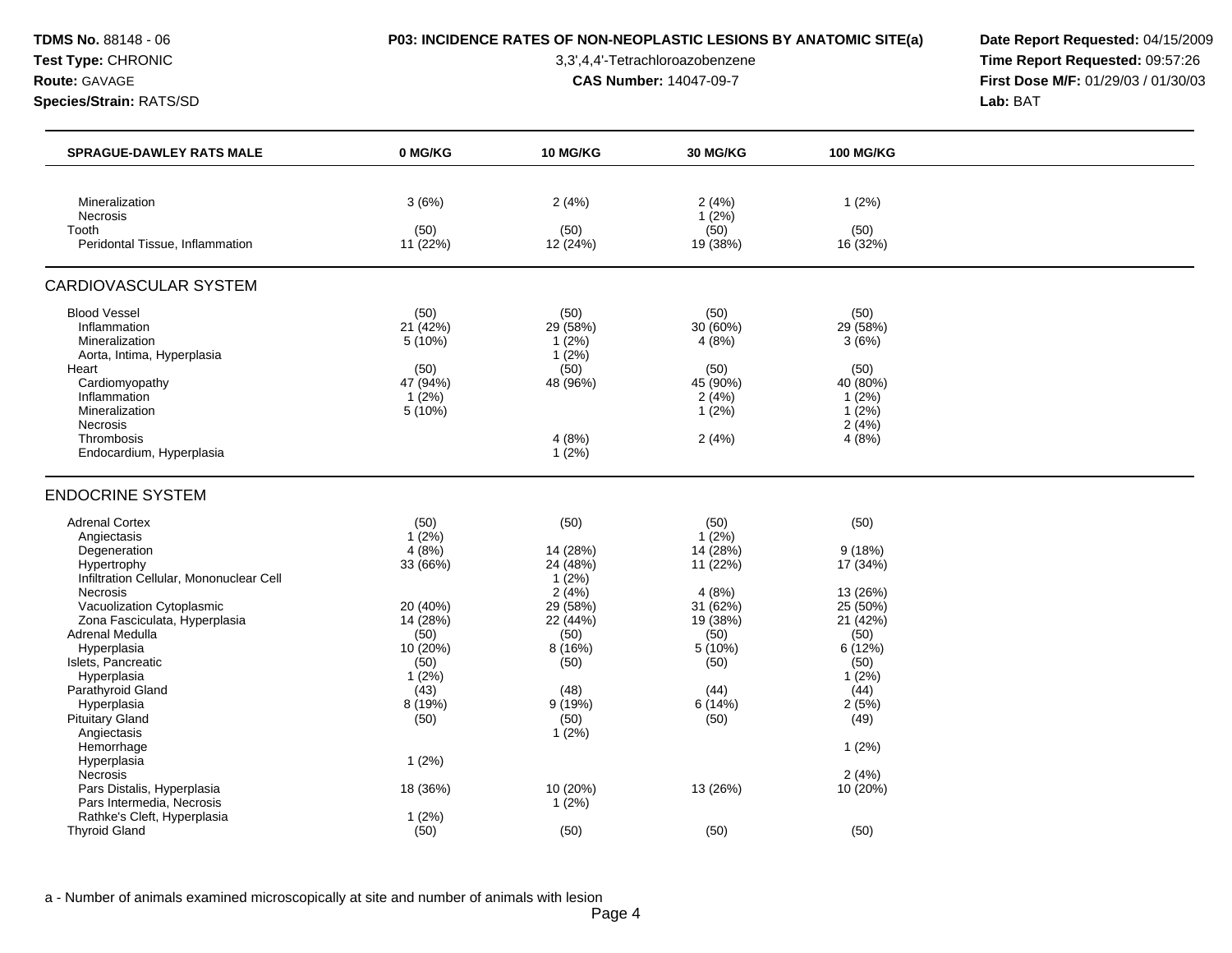## **TDMS No.** 88148 - 06 **P03: INCIDENCE RATES OF NON-NEOPLASTIC LESIONS BY ANATOMIC SITE(a) Date Report Requested:** 04/15/2009

**Test Type:** CHRONIC 3,3',4,4'-Tetrachloroazobenzene **Time Report Requested:** 09:57:26 **Route:** GAVAGE **CAS Number:** 14047-09-7 **First Dose M/F:** 01/29/03 / 01/30/03

| <b>SPRAGUE-DAWLEY RATS MALE</b>                                                                            | 0 MG/KG                  | <b>10 MG/KG</b>            | <b>30 MG/KG</b>     | <b>100 MG/KG</b>           |  |
|------------------------------------------------------------------------------------------------------------|--------------------------|----------------------------|---------------------|----------------------------|--|
|                                                                                                            |                          |                            |                     |                            |  |
| Angiectasis<br>Atrophy<br>Fibrosis                                                                         |                          | 1(2%)                      | 1(2%)               | 1(2%)                      |  |
| Inflammation<br>C-cell, Hyperplasia                                                                        | 7 (14%)                  | 3(6%)<br>1(2%)             | 9(18%)<br>2(4%)     | 14(28%)<br>1(2%)           |  |
| Follicle, Cyst<br>Follicular Cell, Hyperplasia<br>Follicular Cell, Hypertrophy                             | 1(2%)<br>2(4%)           | 2(4%)<br>2(4%)             | 10 (20%)<br>6 (12%) | 12 (24%)<br>6(12%)         |  |
| <b>GENERAL BODY SYSTEM</b>                                                                                 |                          |                            |                     |                            |  |
| <b>Tissue NOS</b>                                                                                          | (0)                      | (1)                        | (2)                 | (3)                        |  |
| <b>GENITAL SYSTEM</b>                                                                                      |                          |                            |                     |                            |  |
| <b>Coagulating Gland</b><br>Inflammation<br>Metaplasia, Squamous                                           | (50)<br>1(2%)            | (50)<br>3(6%)              | (50)<br>2(4%)       | (49)<br>4(8%)<br>$1(2\%)$  |  |
| Epididymis<br>Granuloma Sperm<br>Inflammation                                                              | (50)                     | (50)<br>1(2%)              | (50)<br>3(6%)       | (50)<br>2(4%)              |  |
| <b>Preputial Gland</b><br>Ectasia                                                                          | 3(6%)<br>(50)<br>1(2%)   | (50)                       | (50)                | (49)                       |  |
| Hyperplasia, Squamous<br>Inflammation<br>Prostate                                                          | 2(4%)<br>5 (10%)<br>(50) | 3(6%)<br>(50)              | 1(2%)<br>(50)       | 4(8%)<br>$1(2\%)$<br>(50)  |  |
| Inflammation<br>Epithelium, Hyperplasia                                                                    | 13 (26%)<br>12(24%)      | 12 (24%)<br>4(8%)          | 7 (14%)<br>3(6%)    | 16 (32%)<br>2(4%)          |  |
| <b>Seminal Vesicle</b><br>Hyperplasia<br>Inflammation                                                      | (50)                     | (50)<br>2(4%)              | (50)<br>1(2%)       | (50)<br>2(4%)<br>4(8%)     |  |
| Metaplasia, Squamous<br>Mineralization<br><b>Testes</b>                                                    | 1(2%)<br>(50)            | (50)                       | (50)                | 3(6%)<br>(50)              |  |
| Inflammation<br>Necrosis<br>Thrombosis                                                                     | 1(2%)                    | $1(2\%)$<br>2(4%)<br>1(2%) | 1(2%)               | $1(2\%)$<br>3(6%)          |  |
| Germinal Epithelium, Degeneration<br>Germinal Epithelium, Mineralization<br>Interstitial Cell, Hyperplasia | 15 (30%)<br>3(6%)        | 16(32%)<br>3(6%)<br>1(2%)  | 18 (36%)<br>3(6%)   | 21 (42%)<br>4(8%)<br>1(2%) |  |

HEMATOPOIETIC SYSTEM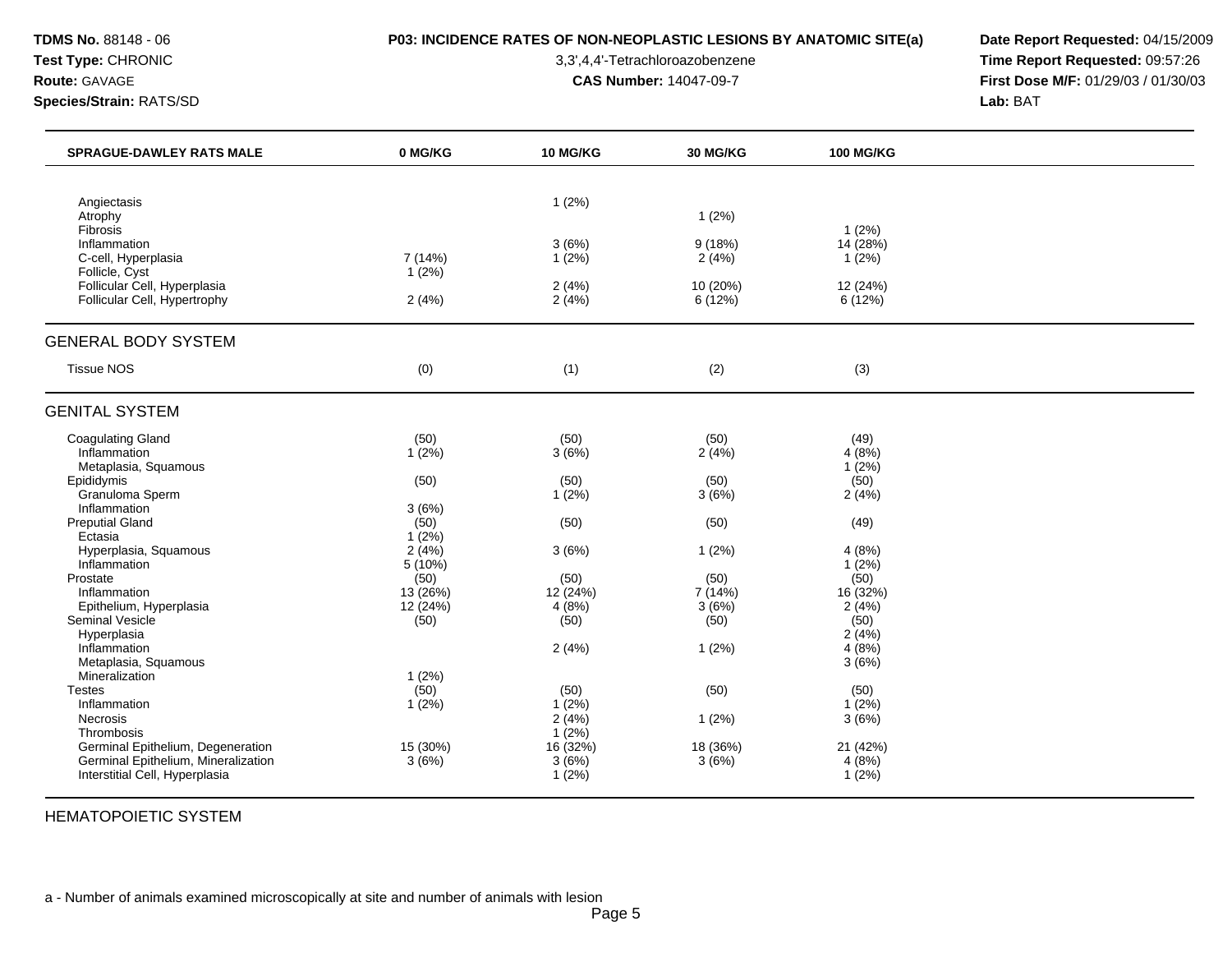## **TDMS No.** 88148 - 06 **P03: INCIDENCE RATES OF NON-NEOPLASTIC LESIONS BY ANATOMIC SITE(a) Date Report Requested:** 04/15/2009

**Test Type:** CHRONIC 3,3',4,4'-Tetrachloroazobenzene **Time Report Requested:** 09:57:26 **Route:** GAVAGE **CAS Number:** 14047-09-7 **First Dose M/F:** 01/29/03 / 01/30/03

| <b>SPRAGUE-DAWLEY RATS MALE</b>                      | 0 MG/KG               | 10 MG/KG             | 30 MG/KG          | <b>100 MG/KG</b>  |  |
|------------------------------------------------------|-----------------------|----------------------|-------------------|-------------------|--|
|                                                      |                       |                      |                   |                   |  |
| <b>Bone Marrow</b>                                   | (50)                  | (50)                 | (49)              | (50)              |  |
| Atrophy<br>Hyperplasia                               | 12 (24%)              | $1(2\%)$<br>7 (14%)  | 2(4%)<br>21 (43%) | 2(4%)<br>19 (38%) |  |
| Necrosis                                             |                       |                      |                   | 1(2%)             |  |
| Lymph Node                                           | (38)                  | (28)                 | (29)              | (41)              |  |
| Pigmentation                                         |                       | 1(4%)                |                   |                   |  |
| Deep Cervical, Atrophy                               |                       |                      |                   | 1(2%)             |  |
| Deep Cervical, Ectasia                               |                       |                      |                   | $1(2\%)$          |  |
| Deep Cervical, Hematopoietic Cell<br>Proliferation   | 1(3%)                 |                      |                   |                   |  |
| Mediastinal, Atrophy                                 | 2(5%)                 |                      |                   | 1(2%)             |  |
| Mediastinal, Ectasia                                 |                       | 1(4%)                |                   | $1(2\%)$          |  |
| Mediastinal, Hemorrhage                              |                       |                      | 1(3%)             | $1(2\%)$          |  |
| Mediastinal, Hyperplasia, Lymphoid                   |                       | 1(4%)                |                   | 3(7%)             |  |
| Mediastinal, Infiltration Cellular, Histiocyte       |                       | 1(4%)                |                   |                   |  |
| Pancreatic, Hyperplasia, Lymphoid                    |                       | 1(4%)                |                   |                   |  |
| Lymph Node, Mandibular                               | (49)                  | (50)                 | (49)              | (50)              |  |
| Atrophy                                              | 5 (10%)               | 1(2%)                |                   | 7(14%)            |  |
| Congestion<br>Ectasia                                |                       | $1(2\%)$<br>$1(2\%)$ |                   |                   |  |
| Hyperplasia, Lymphoid                                | 2(4%)                 | 6(12%)               | 1(2%)             | 2(4%)             |  |
| Infiltration Cellular, Histiocyte                    |                       |                      | $1(2\%)$          |                   |  |
| Necrosis                                             |                       |                      | 2(4%)             |                   |  |
| Pigmentation                                         | 1(2%)                 |                      |                   | 2(4%)             |  |
| Lymph Node, Mesenteric                               | (50)                  | (48)                 | (50)              | (50)              |  |
| Atrophy                                              |                       | $1(2\%)$             | $1(2\%)$          | 5 (10%)           |  |
| Hyperplasia, Lymphoid<br>Inflammation, Granulomatous |                       | 2(4%)                | 2(4%)             | 1(2%)             |  |
| Pigmentation                                         | 1(2%)                 | 24 (50%)             | 25 (50%)          | 20(40%)           |  |
| Spleen                                               | (50)                  | (50)                 | (50)              | (50)              |  |
| Atrophy                                              | 1(2%)                 |                      |                   |                   |  |
| Congestion                                           |                       |                      | 1(2%)             |                   |  |
| Hematopoietic Cell Proliferation                     | 38 (76%)              | 48 (96%)             | 44 (88%)          | 41 (82%)          |  |
| Pigmentation                                         | 38 (76%)              | 39 (78%)             | 40 (80%)          | 35 (70%)          |  |
| Thrombosis<br>Lymphoid Follicle, Atrophy             | $1(2\%)$<br>$5(10\%)$ | 4(8%)                | 5 (10%)           | 12 (24%)          |  |
| Thymus                                               | (48)                  | (48)                 | (46)              | (48)              |  |
| Atrophy                                              | 45 (94%)              | 47 (98%)             | 44 (96%)          | 47 (98%)          |  |
| Inflammation                                         |                       |                      |                   | $1(2\%)$          |  |
| Thymocyte, Hyperplasia                               | 1(2%)                 |                      |                   |                   |  |
| <b>INTEGUMENTARY SYSTEM</b>                          |                       |                      |                   |                   |  |
| <b>Mammary Gland</b>                                 | (50)                  | (50)                 | (50)              | (50)              |  |
| Inflammation                                         |                       |                      |                   | $1(2\%)$          |  |
|                                                      |                       |                      |                   |                   |  |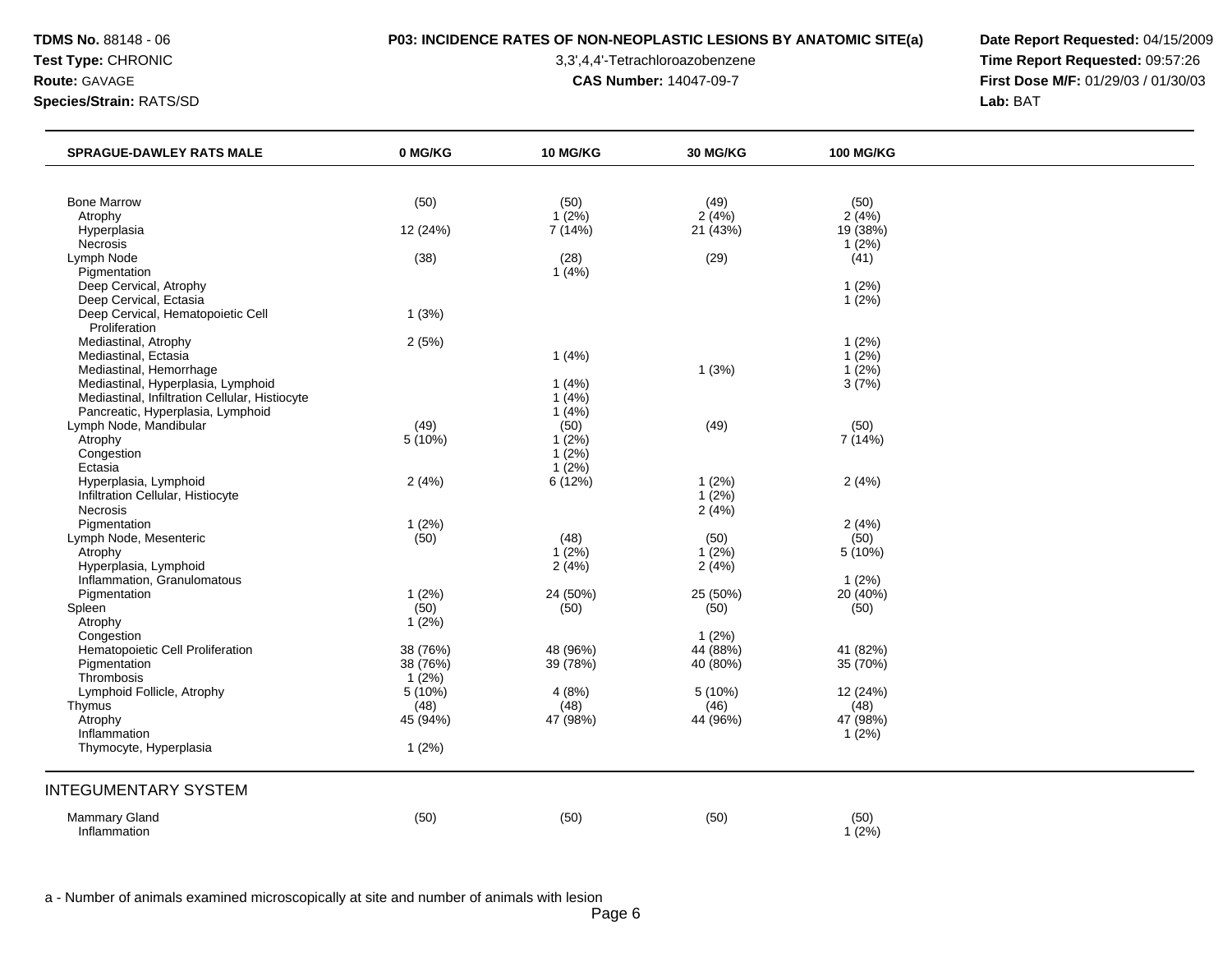## **TDMS No.** 88148 - 06 **P03: INCIDENCE RATES OF NON-NEOPLASTIC LESIONS BY ANATOMIC SITE(a) Date Report Requested:** 04/15/2009

**Test Type:** CHRONIC 3,3',4,4'-Tetrachloroazobenzene **Time Report Requested:** 09:57:26 **Route:** GAVAGE **CAS Number:** 14047-09-7 **First Dose M/F:** 01/29/03 / 01/30/03

| <b>SPRAGUE-DAWLEY RATS MALE</b>                                                                                                               | 0 MG/KG                                         | 10 MG/KG                                       | 30 MG/KG                                    | <b>100 MG/KG</b>                          |  |
|-----------------------------------------------------------------------------------------------------------------------------------------------|-------------------------------------------------|------------------------------------------------|---------------------------------------------|-------------------------------------------|--|
| Mineralization<br>Skin<br>Cyst Epithelial Inclusion<br>Hyperplasia<br>Inflammation<br>Ulcer<br>Hair Follicle, Hyperplasia                     | 1(2%)<br>(50)<br>2(4%)<br>2(4%)<br>$1(2\%)$     | (50)<br>3(6%)<br>1(2%)<br>$1(2\%)$<br>$1(2\%)$ | (50)<br>2(4%)<br>$1(2\%)$<br>2(4%)<br>1(2%) | (50)<br>4(8%)<br>2(4%)<br>$1(2\%)$        |  |
| MUSCULOSKELETAL SYSTEM                                                                                                                        |                                                 |                                                |                                             |                                           |  |
| Bone<br>Hyperostosis                                                                                                                          | (50)                                            | (50)                                           | (50)                                        | (50)<br>$1(2\%)$                          |  |
| Tendon, Inflammation<br><b>Skeletal Muscle</b><br>Hemorrhage                                                                                  | (0)                                             | (0)                                            | 1(2%)<br>(2)<br>1(50%)                      | 1(2%)<br>(0)                              |  |
| <b>NERVOUS SYSTEM</b>                                                                                                                         |                                                 |                                                |                                             |                                           |  |
| <b>Brain</b><br>Edema<br>Gliosis                                                                                                              | (50)                                            | (50)<br>$1(2\%)$<br>2(4%)                      | (50)                                        | (50)                                      |  |
| Hemorrhage<br>Necrosis                                                                                                                        | 1(2%)                                           | 4(8%)                                          | 1(2%)                                       | 2(4%)<br>3(6%)                            |  |
| <b>RESPIRATORY SYSTEM</b>                                                                                                                     |                                                 |                                                |                                             |                                           |  |
| Lung<br>Congestion<br><b>Fibrosis</b><br>Foreign Body                                                                                         | (50)<br>$1(2\%)$<br>1(2%)                       | (50)<br>2(4%)<br>1(2%)                         | (50)                                        | (50)                                      |  |
| Hemorrhage<br>Inflammation, Granulomatous<br>Inflammation, Chronic Active<br>Mineralization<br>Necrosis                                       | 1(2%)<br>7 (14%)<br>6(12%)<br>$1(2\%)$<br>1(2%) | 1(2%)<br>6(12%)<br>1(2%)                       | 2(4%)<br>6(12%)                             | 5 (10%)<br>5 (10%)                        |  |
| Pigmentation<br>Alveolar Epithelium, Hyperplasia<br>Alveolar Epithelium, Metaplasia, Bronchiolar<br>Alveolar Epithelium, Metaplasia, Squamous | 3(6%)<br>2(4%)<br>$1(2\%)$                      | 16(32%)<br>3(6%)<br>32(64%)<br>14(28%)         | 12 (24%)<br>32 (64%)<br>22(44%)             | 16 (32%)<br>2(4%)<br>34 (68%)<br>22 (44%) |  |
| Alveolus, Infiltration Cellular, Histiocyte<br>Smooth Muscle, Hyperplasia, Focal                                                              | 23 (46%)<br>1(2%)                               | 34 (68%)                                       | 35 (70%)                                    | 35 (70%)                                  |  |
| Nose<br>Foreign Body                                                                                                                          | (50)<br>2(4%)                                   | (50)                                           | (50)                                        | (50)                                      |  |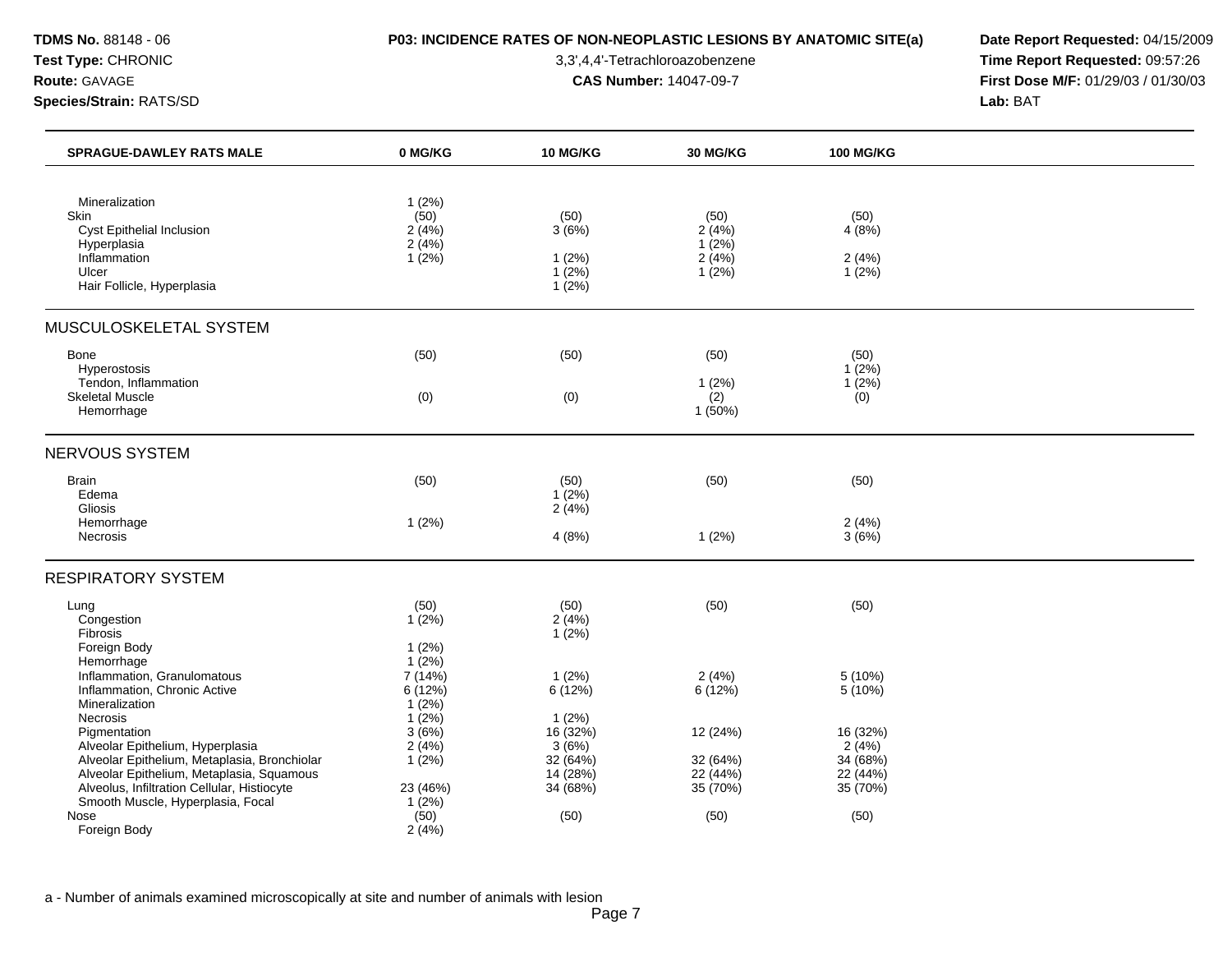## **TDMS No.** 88148 - 06 **P03: INCIDENCE RATES OF NON-NEOPLASTIC LESIONS BY ANATOMIC SITE(a) Date Report Requested:** 04/15/2009

**Test Type:** CHRONIC 3,3',4,4'-Tetrachloroazobenzene **Time Report Requested:** 09:57:26 **Route:** GAVAGE **CAS Number:** 14047-09-7 **First Dose M/F:** 01/29/03 / 01/30/03

| <b>SPRAGUE-DAWLEY RATS MALE</b>                                                                                                                                                                                                                                                                                                                                                                                                                  | 0 MG/KG                                                                                            | 10 MG/KG                                                                                                                    | 30 MG/KG                                                                                 | <b>100 MG/KG</b>                                                                                              |  |
|--------------------------------------------------------------------------------------------------------------------------------------------------------------------------------------------------------------------------------------------------------------------------------------------------------------------------------------------------------------------------------------------------------------------------------------------------|----------------------------------------------------------------------------------------------------|-----------------------------------------------------------------------------------------------------------------------------|------------------------------------------------------------------------------------------|---------------------------------------------------------------------------------------------------------------|--|
| Inflammation<br>Nasolacrimal Duct, Hyperplasia                                                                                                                                                                                                                                                                                                                                                                                                   | 10 (20%)                                                                                           | 5 (10%)                                                                                                                     | 9(18%)<br>1(2%)                                                                          | 9(18%)                                                                                                        |  |
| SPECIAL SENSES SYSTEM                                                                                                                                                                                                                                                                                                                                                                                                                            |                                                                                                    |                                                                                                                             |                                                                                          |                                                                                                               |  |
| Ear<br>External Ear, Hyperplasia, Squamous<br>Eye<br>Anterior Chamber, Inflammation<br>Cornea, Degeneration<br>Cornea, Hyperplasia, Squamous<br>Cornea, Inflammation<br>Cornea, Mineralization<br>Lens, Cataract<br>Optic Nerve, Infiltration Cellular, Mononuclear<br>Cell<br>Retina, Atrophy<br>Retina, Degeneration<br>Harderian Gland<br>Atrophy<br>Inflammation<br><b>Lacrimal Gland</b><br><b>Cytoplasmic Alteration</b><br>Zymbal's Gland | (0)<br>(48)<br>1(2%)<br>1(2%)<br>3(6%)<br>1(2%)<br>(50)<br>1(2%)<br>(0)<br>(1)                     | (1)<br>1 (100%)<br>(50)<br>2(4%)<br>$1(2\%)$<br>12 (24%)<br>$1(2\%)$<br>1(2%)<br>(50)<br>$1(2\%)$<br>(1)<br>1 (100%)<br>(0) | (0)<br>(50)<br>1(2%)<br>5(10%)<br>1(2%)<br>1(2%)<br>6 (12%)<br>(50)<br>(0)<br>(1)        | (0)<br>(50)<br>1(2%)<br>2(4%)<br>1(2%)<br>2(4%)<br>(50)<br>1(2%)<br>(0)<br>(0)                                |  |
| <b>URINARY SYSTEM</b>                                                                                                                                                                                                                                                                                                                                                                                                                            |                                                                                                    |                                                                                                                             |                                                                                          |                                                                                                               |  |
| Kidney<br>Mineralization<br>Nephropathy<br>Cortex, Cyst<br>Pelvis, Dilatation<br>Pelvis, Inflammation<br>Pelvis, Transitional Epithelium, Hyperplasia<br>Renal Tubule, Hyperplasia, Atypical<br>Transitional Epithelium, Hyperplasia<br>Ureter<br>Transitional Epithelium, Hyperplasia<br>Urethra<br>Transitional Epithelium, Hyperplasia<br><b>Urinary Bladder</b><br>Inflammation                                                              | (50)<br>22 (44%)<br>50 (100%)<br>2(4%)<br>1(2%)<br>1(2%)<br>1(2%)<br>(41)<br>(50)<br>(50)<br>1(2%) | (50)<br>20 (40%)<br>50 (100%)<br>3(6%)<br>2(4%)<br>$1(2\%)$<br>(31)<br>(50)<br>(50)<br>1(2%)                                | (50)<br>24 (48%)<br>47 (94%)<br>1(2%)<br>1(2%)<br>1(2%)<br>(42)<br>(50)<br>(50)<br>2(4%) | (50)<br>24 (48%)<br>48 (96%)<br>2(4%)<br>$1(2\%)$<br>2(4%)<br>1(2%)<br>(49)<br>3(6%)<br>(50)<br>2(4%)<br>(50) |  |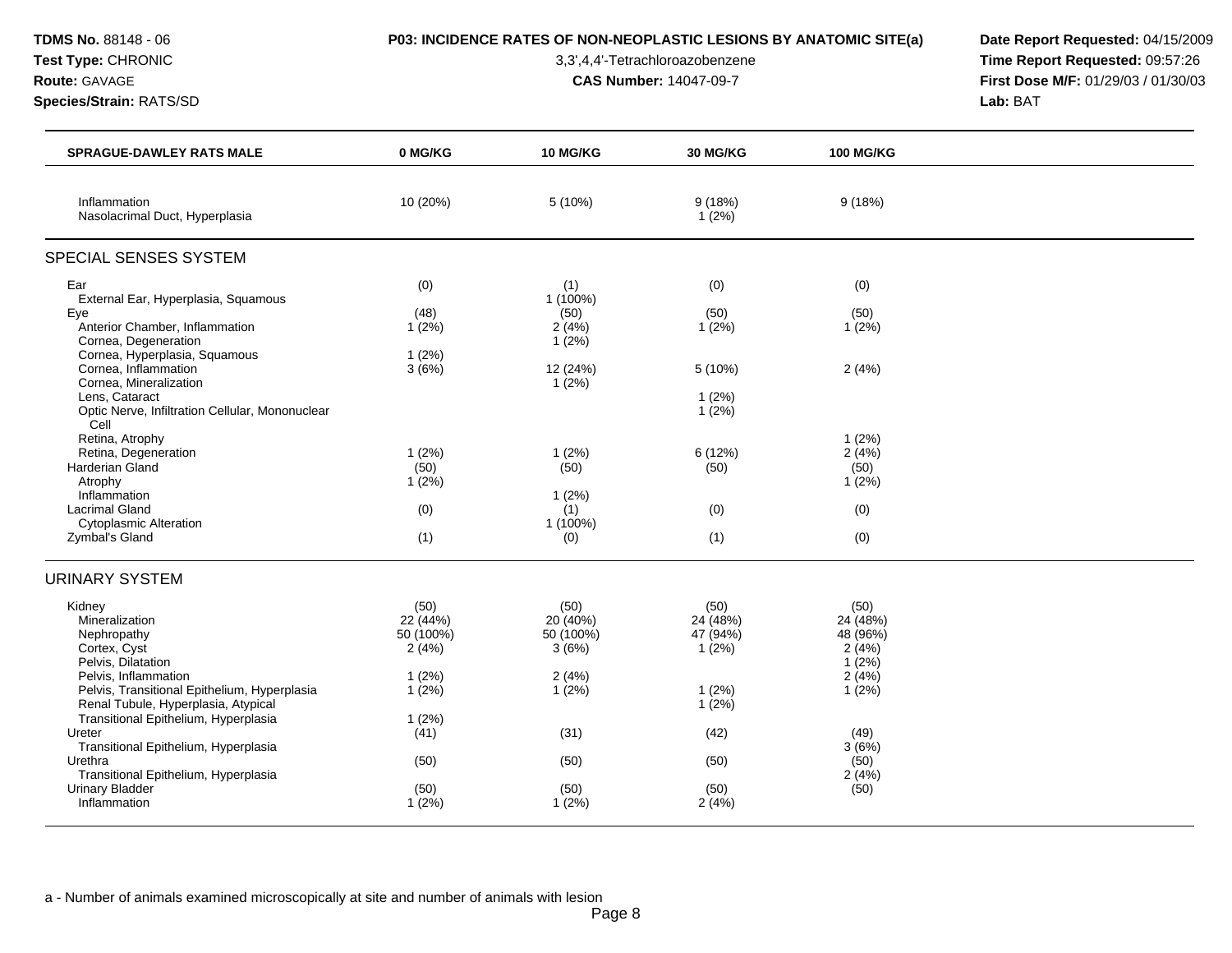| <b>TDMS No. 88148 - 06</b>      | P03: INCIDENCE RATES OF NON-NEOPLASTIC LESIONS BY ANATOMIC SITE(a) | Date Report Requested: 04/15/2009 |                                            |                  |          |  |
|---------------------------------|--------------------------------------------------------------------|-----------------------------------|--------------------------------------------|------------------|----------|--|
| <b>Test Type: CHRONIC</b>       |                                                                    | 3,3',4,4'-Tetrachloroazobenzene   |                                            |                  |          |  |
| <b>Route: GAVAGE</b>            |                                                                    | <b>CAS Number: 14047-09-7</b>     | <b>First Dose M/F: 01/29/03 / 01/30/03</b> |                  |          |  |
| <b>Species/Strain: RATS/SD</b>  |                                                                    |                                   |                                            |                  | Lab: BAT |  |
| <b>SPRAGUE-DAWLEY RATS MALE</b> | 0 MG/KG                                                            | <b>10 MG/KG</b>                   | 30 MG/KG                                   | <b>100 MG/KG</b> |          |  |

\*\*\* END OF MALE \*\*\*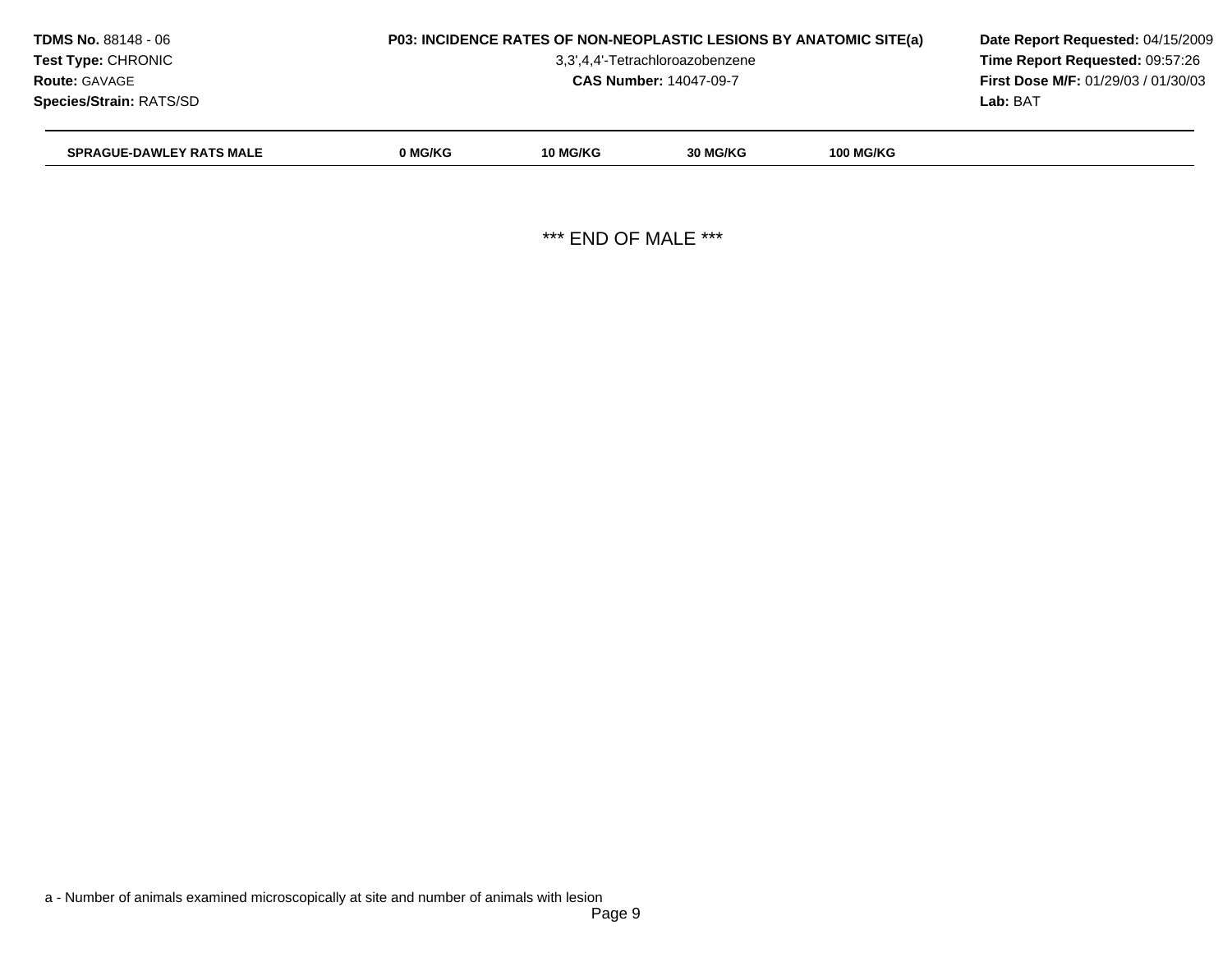# **TDMS No.** 88148 - 06 **P03: INCIDENCE RATES OF NON-NEOPLASTIC LESIONS BY ANATOMIC SITE(a) Date Report Requested:** 04/15/2009

**Test Type:** CHRONIC 3,3',4,4'-Tetrachloroazobenzene **Time Report Requested:** 09:57:26 **Route:** GAVAGE **CAS Number:** 14047-09-7 **First Dose M/F:** 01/29/03 / 01/30/03

| <b>SPRAGUE-DAWLEY RATS FEMALE</b>       | 0 MG/KG      | <b>10 MG/KG</b> | <b>30 MG/KG</b> | <b>100 MG/KG</b> |  |
|-----------------------------------------|--------------|-----------------|-----------------|------------------|--|
|                                         |              |                 |                 |                  |  |
| <b>Disposition Summary</b>              |              |                 |                 |                  |  |
| <b>Animals Initially in Study</b>       | 50           | 50              | 50              | 50               |  |
| <b>Early Deaths</b>                     |              |                 |                 |                  |  |
| <b>Accidently Killed</b>                |              |                 | $\mathbf{1}$    |                  |  |
| <b>Dosing Accident</b>                  | $\mathbf{1}$ |                 | $\mathbf{1}$    |                  |  |
| <b>Moribund Sacrifice</b>               | 15           | 12              | 10              | 11               |  |
| <b>Natural Death</b>                    | 9            | 8               | 19              | 22               |  |
| <b>Survivors</b>                        |              |                 |                 |                  |  |
| <b>Moribund Sacrifice</b>               |              |                 | $\overline{1}$  |                  |  |
| <b>Terminal Sacrifice</b>               | 25<br>50     | 30<br>50        | 18<br>50        | 17<br>50         |  |
| <b>Animals Examined Microscopically</b> |              |                 |                 |                  |  |
| <b>ALIMENTARY SYSTEM</b>                |              |                 |                 |                  |  |
|                                         |              |                 |                 |                  |  |
| Intestine Large, Cecum                  | (50)         | (48)            | (50)            | (49)             |  |
| Necrosis                                |              |                 |                 | 1(2%)            |  |
| Intestine Large, Colon                  | (50)         | (50)            | (50)            | (50)             |  |
| Parasite Metazoan                       | 6 (12%)      | 2(4%)           |                 | 3(6%)            |  |
| Intestine Small, Duodenum               | (50)         | (50)            | (50)            | (49)             |  |
| Intestine Small, Ileum                  | (50)         | (49)            | (49)            | (49)             |  |
| Intestine Small, Jejunum                | (50)         | (49)            | (50)            | (49)             |  |
| Liver                                   | (50)         | (50)            | (49)            | (49)             |  |
| Angiectasis                             |              | 4(8%)           | 3(6%)           | 5 (10%)          |  |
| <b>Basophilic Focus</b>                 | 14 (28%)     | 10 (20%)        | 9(18%)          | 7 (14%)          |  |
| Cholangiofibrosis                       |              | 1(2%)           |                 | 11 (22%)         |  |
| Clear Cell Focus                        | 13 (26%)     | 22 (44%)        | 9(18%)          | 7 (14%)          |  |
| Degeneration, Cystic                    |              | 2(4%)           | 3(6%)           |                  |  |
| <b>Eosinophilic Focus</b>               | 3(6%)        | 27 (54%)        | 31 (63%)        | 38 (78%)         |  |
| Fatty Change, Focal                     | 2(4%)        | 2(4%)           | 2(4%)           | 9(18%)           |  |
| Fatty Change, Diffuse                   |              | 3(6%)           | $10(20\%)$      | 10 (20%)         |  |
| Fibrosis                                | 1(2%)        |                 | 2(4%)           | 6 (12%)          |  |
| Hematopoietic Cell Proliferation        | 28 (56%)     | 42 (84%)        | 32 (65%)        | 37 (76%)         |  |
| Hepatodiaphragmatic Nodule              | $1(2\%)$     |                 | $1(2\%)$        | 1(2%)            |  |
| Hyperplasia, Nodular                    | $1(2\%)$     | 3(6%)           | 11 (22%)        | 22 (45%)         |  |
| Inflammation, Chronic Active            | 29 (58%)     | 29 (58%)        | 32 (65%)        | 30 (61%)         |  |
| <b>Mixed Cell Focus</b>                 | 6 (12%)      | 16 (32%)        | 14 (29%)        | 16 (33%)         |  |
| Necrosis                                | 3(6%)        | 6(12%)          | 10 (20%)        | 10 (20%)         |  |
| Necrosis, Focal                         |              |                 |                 | 2(4%)            |  |
| Pigmentation                            | 1(2%)        | 17 (34%)        | 32 (65%)        | 40 (82%)         |  |
| Thrombosis                              | 1(2%)        |                 | $1(2\%)$        |                  |  |
| <b>Toxic Hepatopathy</b>                |              | 4(8%)           | 14 (29%)        | 25 (51%)         |  |
| <b>Bile Duct, Cyst</b>                  | 3(6%)        | 4(8%)           | 5(10%)          | 12 (24%)         |  |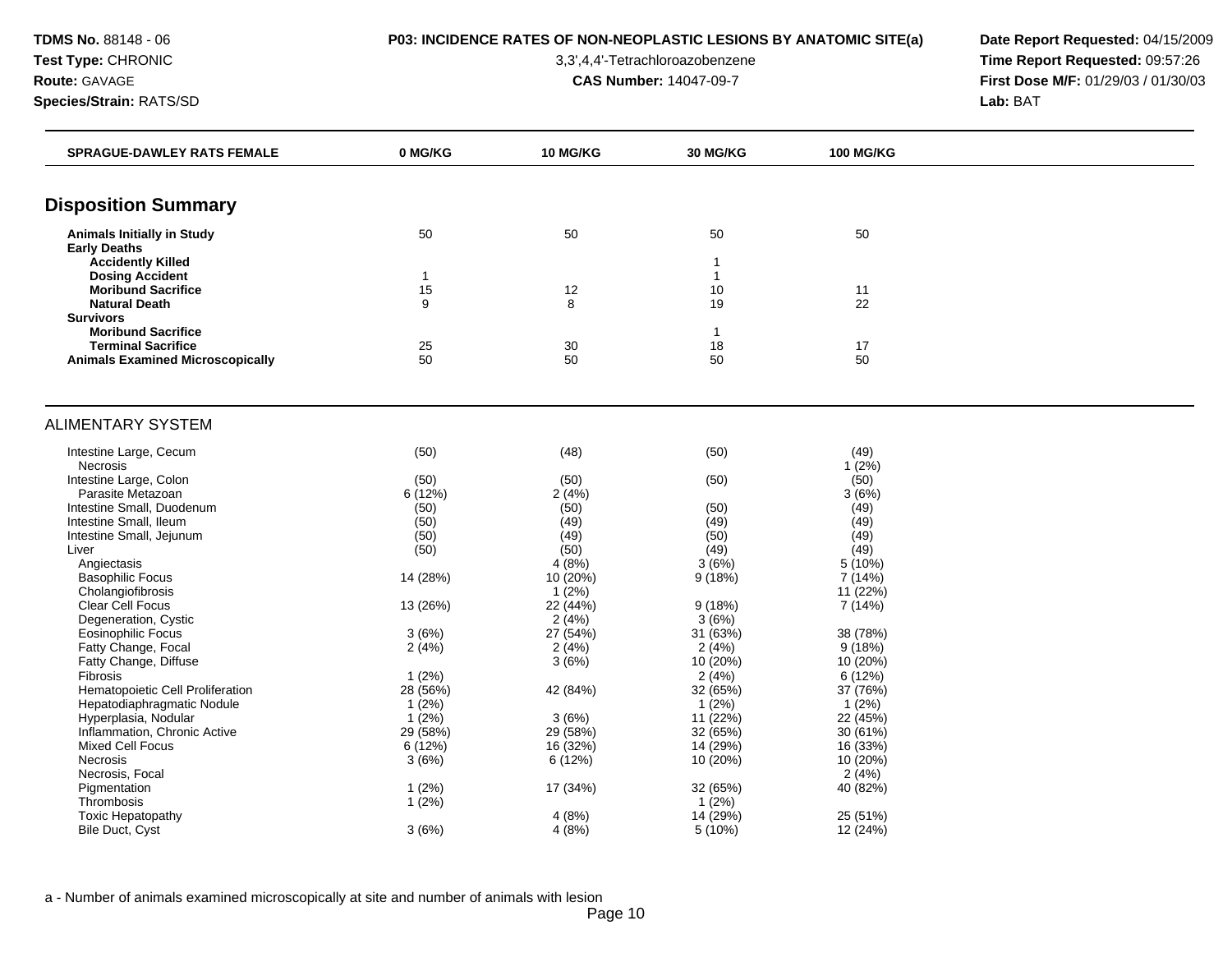## **TDMS No.** 88148 - 06 **P03: INCIDENCE RATES OF NON-NEOPLASTIC LESIONS BY ANATOMIC SITE(a) Date Report Requested:** 04/15/2009

**Test Type:** CHRONIC 3,3',4,4'-Tetrachloroazobenzene **Time Report Requested:** 09:57:26 **Route:** GAVAGE **CAS Number:** 14047-09-7 **First Dose M/F:** 01/29/03 / 01/30/03

| <b>SPRAGUE-DAWLEY RATS FEMALE</b>          | 0 MG/KG  | 10 MG/KG | 30 MG/KG   | <b>100 MG/KG</b> |  |
|--------------------------------------------|----------|----------|------------|------------------|--|
|                                            |          |          |            |                  |  |
| <b>Bile Duct, Fibrosis</b>                 | 1(2%)    | 1(2%)    | 5 (10%)    | 1(2%)            |  |
| Bile Duct, Hyperplasia                     | 12(24%)  | 26 (52%) | 29 (59%)   | 38 (78%)         |  |
| Centrilobular, Degeneration                | $1(2\%)$ | 2(4%)    | 18 (37%)   | 17 (35%)         |  |
| Hepatocyte, Hypertrophy                    | 4(8%)    | 33 (66%) | 38 (78%)   | 42 (86%)         |  |
| Hepatocyte, Multinucleated                 |          | 2(4%)    | $1(2\%)$   | 28 (57%)         |  |
| Oval Cell, Hyperplasia                     |          | 7(14%)   | 24 (49%)   | 36 (73%)         |  |
| Serosa, Fibrosis                           |          | 1(2%)    |            |                  |  |
| Mesentery                                  | (3)      | (2)      | (1)        | (3)              |  |
| Thrombosis                                 |          |          | $1(100\%)$ |                  |  |
| Fat, Necrosis                              | 1 (33%)  | 1(50%)   |            | 2(67%)           |  |
| Oral Mucosa                                | (50)     | (50)     | (50)       | (50)             |  |
| Gingival, Hyperplasia, Cystic Keratinizing |          | 4(8%)    | 9(18%)     | 13 (26%)         |  |
| Gingival, Hyperplasia, Squamous            |          | 8(16%)   | 24 (48%)   | 24 (48%)         |  |
| Pancreas                                   | (50)     | (49)     | (49)       | (49)             |  |
| Atrophy                                    |          | 11 (22%) | 12 (24%)   | 13(27%)          |  |
| Inflammation                               | 1(2%)    | $1(2\%)$ | 4(8%)      | 6(12%)           |  |
| Acinus, Hyperplasia                        |          |          | 1(2%)      | 1(2%)            |  |
| Acinus, Vacuolization Cytoplasmic          |          | 27 (55%) | 33 (67%)   | 40 (82%)         |  |
| Duct, Atypia Cellular                      |          |          | 1(2%)      |                  |  |
| Salivary Glands                            | (50)     | (49)     | (50)       | (49)             |  |
| Atrophy                                    | 1(2%)    | $1(2\%)$ |            | 2(4%)            |  |
| Fibrosis                                   |          | 1(2%)    |            |                  |  |
| Duct, Cyst                                 |          |          |            | 1(2%)            |  |
| Stomach, Forestomach                       | (50)     | (49)     | (50)       | (49)             |  |
| Cyst                                       |          |          |            | 2(4%)            |  |
| Inflammation                               | 1(2%)    | 3(6%)    | 5(10%)     | 7 (14%)          |  |
| Mineralization                             | 2(4%)    | 2(4%)    | 1(2%)      |                  |  |
| <b>Necrosis</b>                            |          |          | 3(6%)      | 2(4%)            |  |
| Epithelium, Hyperplasia                    |          | 32 (65%) | 46 (92%)   | 46 (94%)         |  |
| Stomach, Glandular                         | (50)     | (49)     | (49)       | (49)             |  |
| Inflammation                               | $1(2\%)$ |          |            |                  |  |
| Mineralization                             |          | 1(2%)    | 1(2%)      |                  |  |
| Tooth                                      | (50)     | (50)     | (50)       | (50)             |  |
| Peridontal Tissue, Inflammation            | 5 (10%)  | 10 (20%) | 14 (28%)   | 9(18%)           |  |
| CARDIOVASCULAR SYSTEM                      |          |          |            |                  |  |
|                                            |          |          |            |                  |  |
| <b>Blood Vessel</b>                        | (50)     | (50)     | (50)       | (50)             |  |
| Inflammation                               | $1(2\%)$ | 10 (20%) | 14 (28%)   | 16(32%)          |  |
| Mineralization                             | 2(4%)    | 1(2%)    | 2(4%)      | 1(2%)            |  |
| Thrombosis                                 |          |          |            | $1(2\%)$         |  |
| Heart                                      | (50)     | (50)     | (49)       | (49)             |  |
| Cardiomyopathy                             | 12 (24%) | 16 (32%) | 13 (27%)   | 24 (49%)         |  |
| Dilatation                                 |          |          |            | $1(2\%)$         |  |
| Inflammation                               |          |          | 1(2%)      | $1(2\%)$         |  |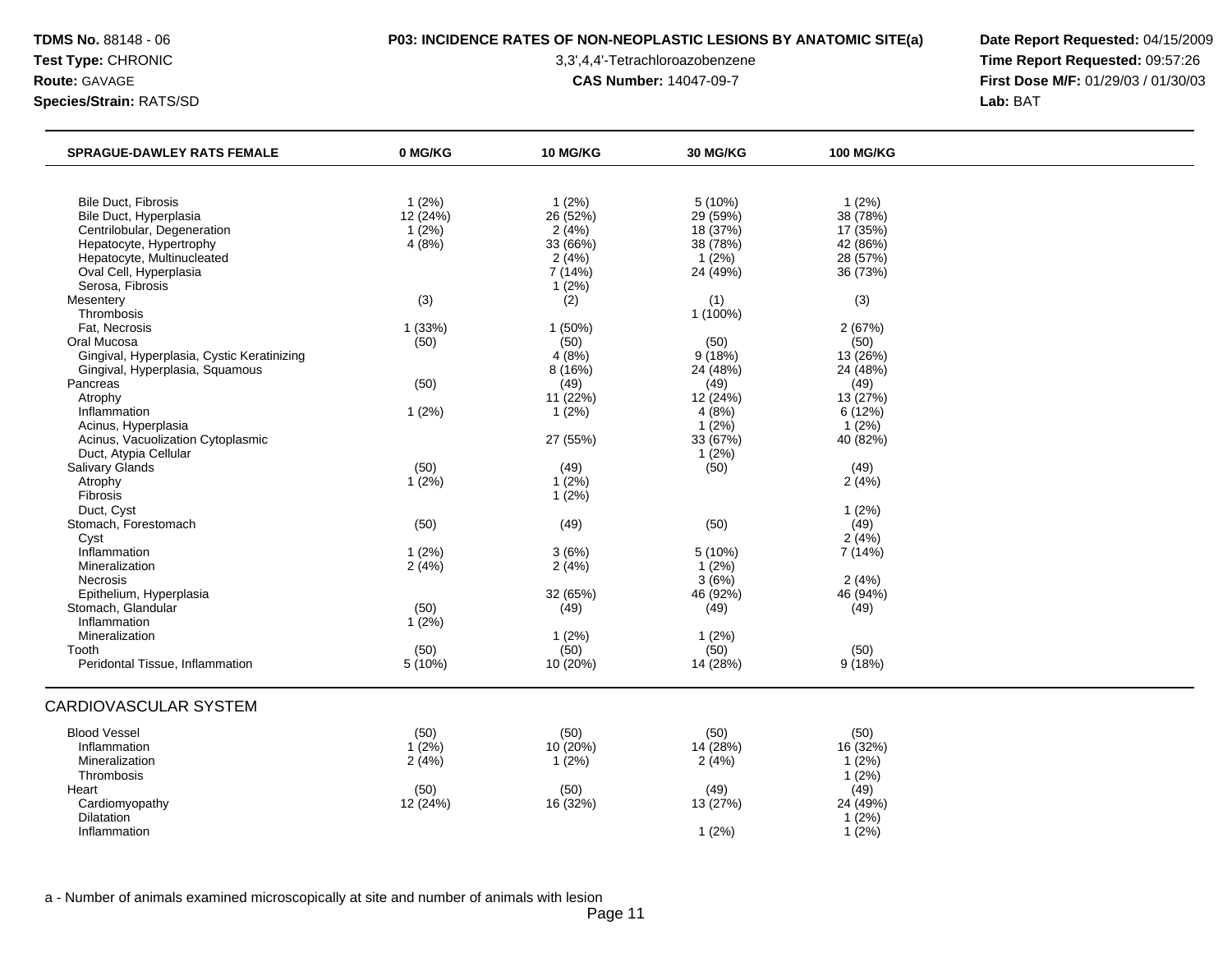## **TDMS No.** 88148 - 06 **P03: INCIDENCE RATES OF NON-NEOPLASTIC LESIONS BY ANATOMIC SITE(a) Date Report Requested:** 04/15/2009

**Test Type:** CHRONIC 3,3',4,4'-Tetrachloroazobenzene **Time Report Requested:** 09:57:26 **Route:** GAVAGE **CAS Number:** 14047-09-7 **First Dose M/F:** 01/29/03 / 01/30/03

| <b>SPRAGUE-DAWLEY RATS FEMALE</b>                    | 0 MG/KG  | <b>10 MG/KG</b> | <b>30 MG/KG</b> | <b>100 MG/KG</b>     |  |
|------------------------------------------------------|----------|-----------------|-----------------|----------------------|--|
| Mineralization                                       |          |                 | 1(2%)           |                      |  |
| <b>Necrosis</b>                                      |          |                 | $1(2\%)$        | 1(2%)                |  |
| Thrombosis                                           |          |                 | $1(2\%)$        | 3(6%)                |  |
| Endocardium, Hyperplasia                             | 2(4%)    |                 |                 |                      |  |
| <b>ENDOCRINE SYSTEM</b>                              |          |                 |                 |                      |  |
| <b>Adrenal Cortex</b>                                | (50)     | (50)            | (50)            | (49)                 |  |
| Atrophy                                              |          | $1(2\%)$        | $1(2\%)$        |                      |  |
| Degeneration                                         | 13 (26%) | 12(24%)         | 17(34%)         | 16 (33%)             |  |
| Hypertrophy<br>Inflammation                          | 41 (82%) | 31(62%)         | 30 (60%)        | 30 (61%)<br>$1(2\%)$ |  |
| <b>Necrosis</b>                                      | 1(2%)    |                 | 7 (14%)         | 5 (10%)              |  |
| Thrombosis                                           |          | 1(2%)           | 1(2%)           | $1(2\%)$             |  |
| Vacuolization Cytoplasmic                            | 7 (14%)  | $16(32\%)$      | 13 (26%)        | 15 (31%)             |  |
| Zona Fasciculata, Hyperplasia                        | 14 (28%) | 20 (40%)        | 25 (50%)        | 21 (43%)             |  |
| Adrenal Medulla                                      | (50)     | (50)            | (50)            | (49)                 |  |
| Hyperplasia                                          | 11(22%)  | 5(10%)          | 3(6%)           | 6(12%)               |  |
| Islets, Pancreatic                                   | (50)     | (50)            | (50)            | (49)                 |  |
| Hyperplasia                                          |          |                 |                 | $1(2\%)$             |  |
| Parathyroid Gland                                    | (46)     | (46)            | (46)            | (45)                 |  |
| Hyperplasia                                          |          |                 |                 | 2(4%)                |  |
| <b>Pituitary Gland</b>                               | (50)     | (50)            | (50)            | (50)                 |  |
| <b>Necrosis</b>                                      | $1(2\%)$ |                 | 2(4%)           |                      |  |
| Pigmentation                                         | $1(2\%)$ |                 |                 |                      |  |
| Pars Distalis, Hyperplasia                           | 20 (40%) | 13 (26%)        | 12 (24%)        | 19 (38%)             |  |
| Pars Intermedia, Hyperplasia<br><b>Thyroid Gland</b> |          |                 | 1(2%)<br>(50)   | (50)                 |  |
| Inflammation                                         | (50)     | (49)            | 2(4%)           | 4(8%)                |  |
| C-cell, Hyperplasia                                  | 12 (24%) | 5 (10%)         | 3(6%)           | 4(8%)                |  |
| Follicle, Cyst                                       |          | 1(2%)           |                 | $1(2\%)$             |  |
| Follicular Cell, Hyperplasia                         |          | $1(2\%)$        | 3(6%)           | 3(6%)                |  |
| Follicular Cell, Hypertrophy                         |          | $1(2\%)$        | 2(4%)           | 4(8%)                |  |
| <b>GENERAL BODY SYSTEM</b>                           |          |                 |                 |                      |  |
| Peritoneum                                           | (0)      | (1)             | (1)             | (0)                  |  |
| <b>GENITAL SYSTEM</b>                                |          |                 |                 |                      |  |
| <b>Clitoral Gland</b>                                | (50)     | (50)            | (50)            | (50)                 |  |
| Cyst                                                 | 5 (10%)  | 1(2%)           | 6(12%)          |                      |  |
| Hyperplasia, Squamous                                |          | $1(2\%)$        | 3(6%)           |                      |  |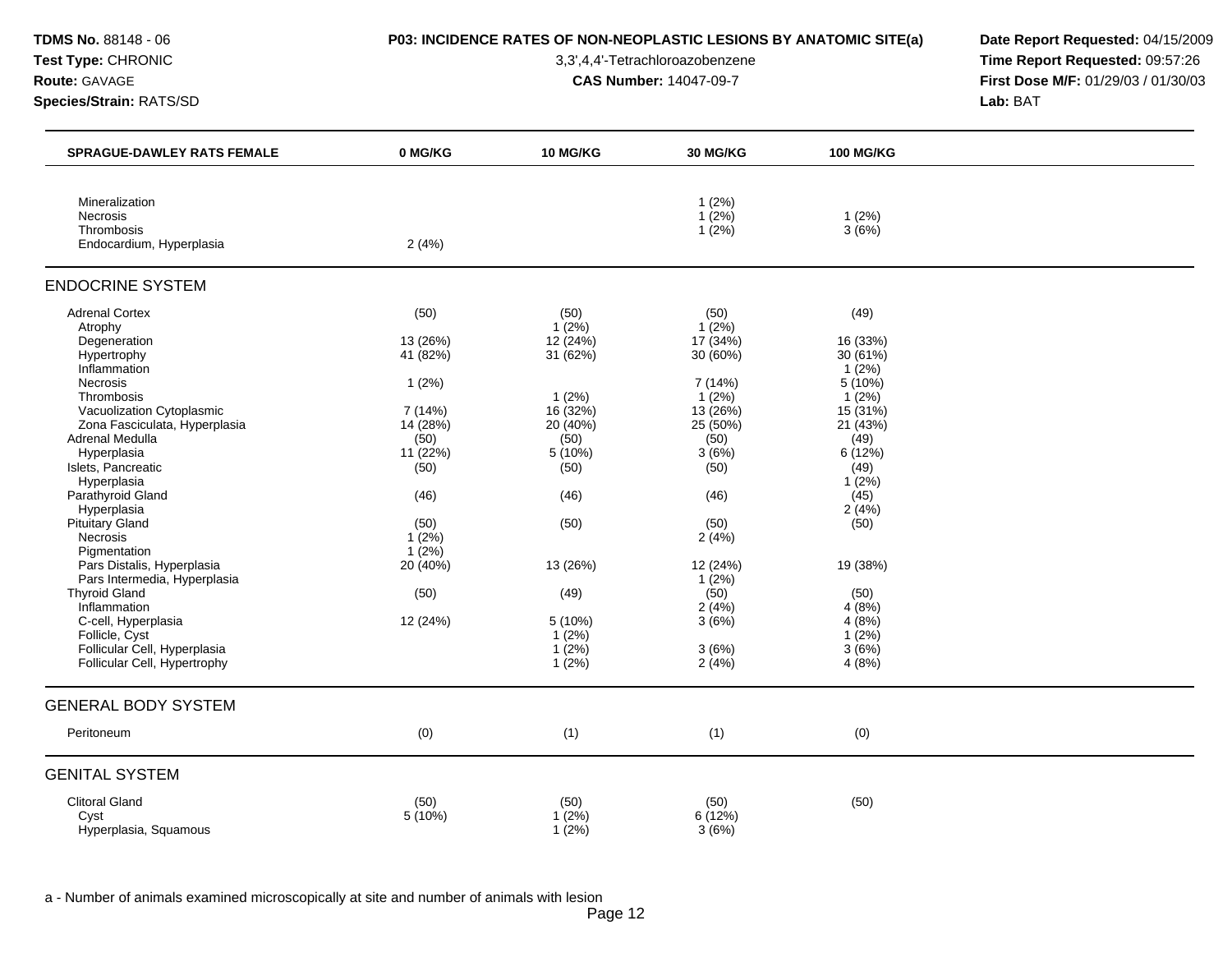## **TDMS No.** 88148 - 06 **P03: INCIDENCE RATES OF NON-NEOPLASTIC LESIONS BY ANATOMIC SITE(a) Date Report Requested:** 04/15/2009

**Test Type:** CHRONIC 3,3',4,4'-Tetrachloroazobenzene **Time Report Requested:** 09:57:26 **Route:** GAVAGE **CAS Number:** 14047-09-7 **First Dose M/F:** 01/29/03 / 01/30/03

| <b>SPRAGUE-DAWLEY RATS FEMALE</b>       | 0 MG/KG    | <b>10 MG/KG</b> | 30 MG/KG | <b>100 MG/KG</b> |  |
|-----------------------------------------|------------|-----------------|----------|------------------|--|
|                                         |            |                 |          |                  |  |
| Inflammation                            | 3(6%)      |                 |          |                  |  |
| Ovary                                   | (50)       | (50)            | (50)     | (50)             |  |
| Cyst                                    | 12 (24%)   | 8(16%)          | 13 (26%) | 12 (24%)         |  |
| Inflammation                            |            | 1(2%)           | 2(4%)    | 5(10%)           |  |
| Necrosis                                |            |                 |          | 1(2%)            |  |
| Oviduct                                 | (2)        | (0)             | (3)      | (2)              |  |
| Cyst                                    |            |                 | 2(67%)   |                  |  |
| Fibrosis                                | 1(50%)     |                 |          |                  |  |
| Inflammation                            | 2 (100%)   |                 | 1(33%)   | 2 (100%)         |  |
| Metaplasia, Squamous                    | 1(50%)     |                 |          |                  |  |
| Uterus                                  | (50)       | (50)            | (50)     | (50)             |  |
| Adenomyosis                             |            |                 |          | $1(2\%)$         |  |
| Angiectasis                             |            | 1(2%)           | $1(2\%)$ | 2(4%)            |  |
| Cyst                                    |            |                 |          | 2(4%)            |  |
| Hemorrhage                              |            |                 | 1(2%)    | 1(2%)            |  |
| Hydrometra                              |            |                 |          | 1(2%)            |  |
| Inflammation                            | 4(8%)      | 5(10%)          | 3(6%)    | 3(6%)            |  |
| Endometrium, Hyperplasia, Adenomatous   | 1(2%)      |                 |          |                  |  |
| Endometrium, Hyperplasia, Cystic        | $15(30\%)$ | 4(8%)           | 5(10%)   | 6(12%)           |  |
| Endometrium, Metaplasia, Squamous       | 20 (40%)   | 28 (56%)        | 22 (44%) | 22 (44%)         |  |
| Vagina                                  | (2)        | (2)             | (0)      | (4)              |  |
| Fibrosis                                |            |                 |          | 1(25%)           |  |
| Hyperplasia, Squamous                   |            |                 |          | 1(25%)           |  |
| Inflammation                            |            |                 |          | 1(25%)           |  |
| Epithelium, Atypia Cellular             | 1(50%)     |                 |          |                  |  |
| Epithelium, Hyperplasia                 | 2 (100%)   | 2 (100%)        |          | 1(25%)           |  |
| <b>HEMATOPOIETIC SYSTEM</b>             |            |                 |          |                  |  |
| <b>Bone Marrow</b>                      | (50)       | (50)            | (50)     | (50)             |  |
| Atrophy                                 |            |                 |          | $1(2\%)$         |  |
| Hyperplasia                             | 36 (72%)   | 41 (82%)        | 40 (80%) | 45 (90%)         |  |
| Myelofibrosis                           |            |                 | $1(2\%)$ | $1(2\%)$         |  |
| Lymph Node                              | (1)        | (0)             | (4)      | (2)              |  |
| Pancreatic, Hemorrhage                  |            |                 | 1(25%)   |                  |  |
| Popliteal, Inflammation, Chronic Active |            |                 |          | 1 (50%)          |  |
| Popliteal, Necrosis                     |            |                 |          | 1(50%)           |  |
| Thoracic, Hyperplasia, Lymphoid         |            |                 | 1(25%)   |                  |  |
| Lymph Node, Mandibular                  | (50)       | (49)            | (49)     | (49)             |  |
| Atrophy                                 |            |                 |          | 4(8%)            |  |
| Hyperplasia, Lymphoid                   |            |                 | 2(4%)    |                  |  |
| Infiltration Cellular, Plasma Cell      | 1(2%)      |                 |          |                  |  |
| Lymph Node, Mesenteric                  | (50)       | (49)            | (50)     | (49)             |  |
| Atrophy                                 |            |                 | 4(8%)    | 6(12%)           |  |
| Atrophy, Lymphoid                       |            |                 |          | 2(4%)            |  |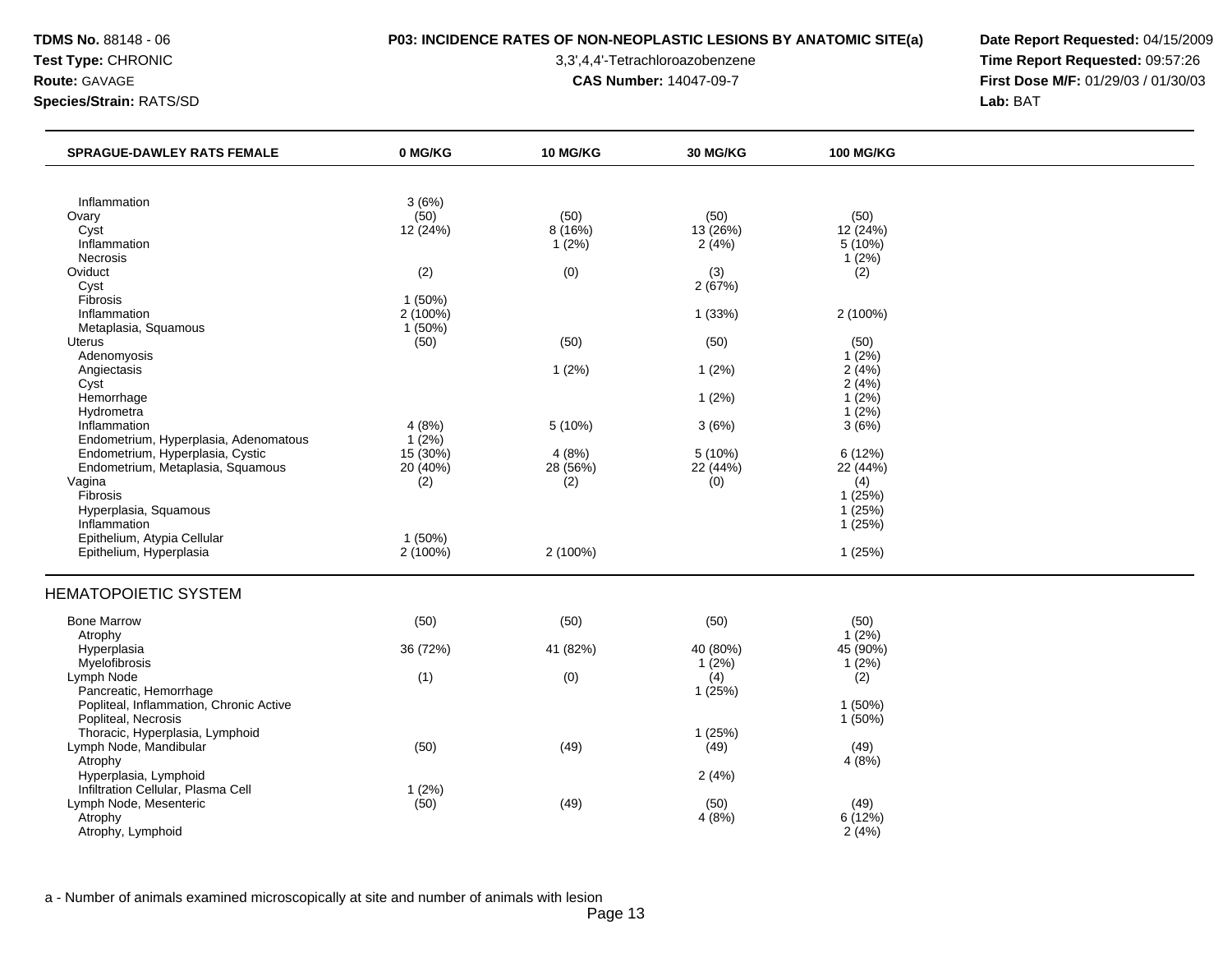## **TDMS No.** 88148 - 06 **P03: INCIDENCE RATES OF NON-NEOPLASTIC LESIONS BY ANATOMIC SITE(a) Date Report Requested:** 04/15/2009

**Test Type:** CHRONIC 3,3',4,4'-Tetrachloroazobenzene **Time Report Requested:** 09:57:26 **Route:** GAVAGE **CAS Number:** 14047-09-7 **First Dose M/F:** 01/29/03 / 01/30/03

| <b>SPRAGUE-DAWLEY RATS FEMALE</b>                                                                                                                                                                                                                    | 0 MG/KG                                                                                         | <b>10 MG/KG</b>                                                                | <b>30 MG/KG</b>                                                        | <b>100 MG/KG</b>                                                                               |  |
|------------------------------------------------------------------------------------------------------------------------------------------------------------------------------------------------------------------------------------------------------|-------------------------------------------------------------------------------------------------|--------------------------------------------------------------------------------|------------------------------------------------------------------------|------------------------------------------------------------------------------------------------|--|
| Pigmentation<br>Spleen<br>Accessory Spleen<br>Hematopoietic Cell Proliferation<br>Necrosis, Fibrinoid<br>Pigmentation<br>Lymphoid Follicle, Atrophy<br>Thymus<br>Atrophy<br>Hyperplasia, Lymphoid<br>Inflammation, Granulomatous<br>Vein, Thrombosis | 14 (28%)<br>(50)<br>$1(2\%)$<br>41 $(82%)$<br>31 (62%)<br>3(6%)<br>(50)<br>47 (94%)<br>$1(2\%)$ | 32 (65%)<br>(50)<br>47 (94%)<br>1(2%)<br>44 (88%)<br>4(8%)<br>(50)<br>49 (98%) | 32 (64%)<br>(49)<br>45 (92%)<br>42 (86%)<br>8(16%)<br>(47)<br>46 (98%) | 30 (61%)<br>(49)<br>45 (92%)<br>47 (96%)<br>10 (20%)<br>(50)<br>50 (100%)<br>1(2%)<br>$1(2\%)$ |  |
| <b>INTEGUMENTARY SYSTEM</b>                                                                                                                                                                                                                          |                                                                                                 |                                                                                |                                                                        |                                                                                                |  |
| Mammary Gland<br><b>Dilatation</b>                                                                                                                                                                                                                   | (50)                                                                                            | (50)<br>1(2%)                                                                  | (50)                                                                   | (50)                                                                                           |  |
| Galactocele<br>Hyperplasia<br>Inflammation                                                                                                                                                                                                           | 3(6%)<br>4(8%)                                                                                  | 11 (22%)                                                                       | 11 (22%)                                                               | 4(8%)<br>1(2%)                                                                                 |  |
| Pigmentation<br>Skin<br>Cyst Epithelial Inclusion<br>Hyperplasia, Squamous                                                                                                                                                                           | (50)                                                                                            | 1(2%)<br>(50)                                                                  | (50)                                                                   | (50)<br>$1(2\%)$<br>1(2%)                                                                      |  |
| MUSCULOSKELETAL SYSTEM                                                                                                                                                                                                                               |                                                                                                 |                                                                                |                                                                        |                                                                                                |  |
| <b>Skeletal Muscle</b><br>Inflammation                                                                                                                                                                                                               | (2)                                                                                             | (1)<br>1 (100%)                                                                | (0)                                                                    | (0)                                                                                            |  |
| NERVOUS SYSTEM                                                                                                                                                                                                                                       |                                                                                                 |                                                                                |                                                                        |                                                                                                |  |
| <b>Brain</b><br>Hemorrhage<br>Necrosis                                                                                                                                                                                                               | (50)                                                                                            | (50)                                                                           | (50)<br>2(4%)                                                          | (50)<br>1(2%)                                                                                  |  |
| Peripheral Nerve                                                                                                                                                                                                                                     | (2)                                                                                             | (1)                                                                            | (0)                                                                    | (1)                                                                                            |  |
| <b>RESPIRATORY SYSTEM</b>                                                                                                                                                                                                                            |                                                                                                 |                                                                                |                                                                        |                                                                                                |  |
| Lung<br>Congestion<br>Inflammation, Suppurative                                                                                                                                                                                                      | (50)<br>$1(2\%)$<br>$1(2\%)$                                                                    | (50)                                                                           | (49)                                                                   | (49)                                                                                           |  |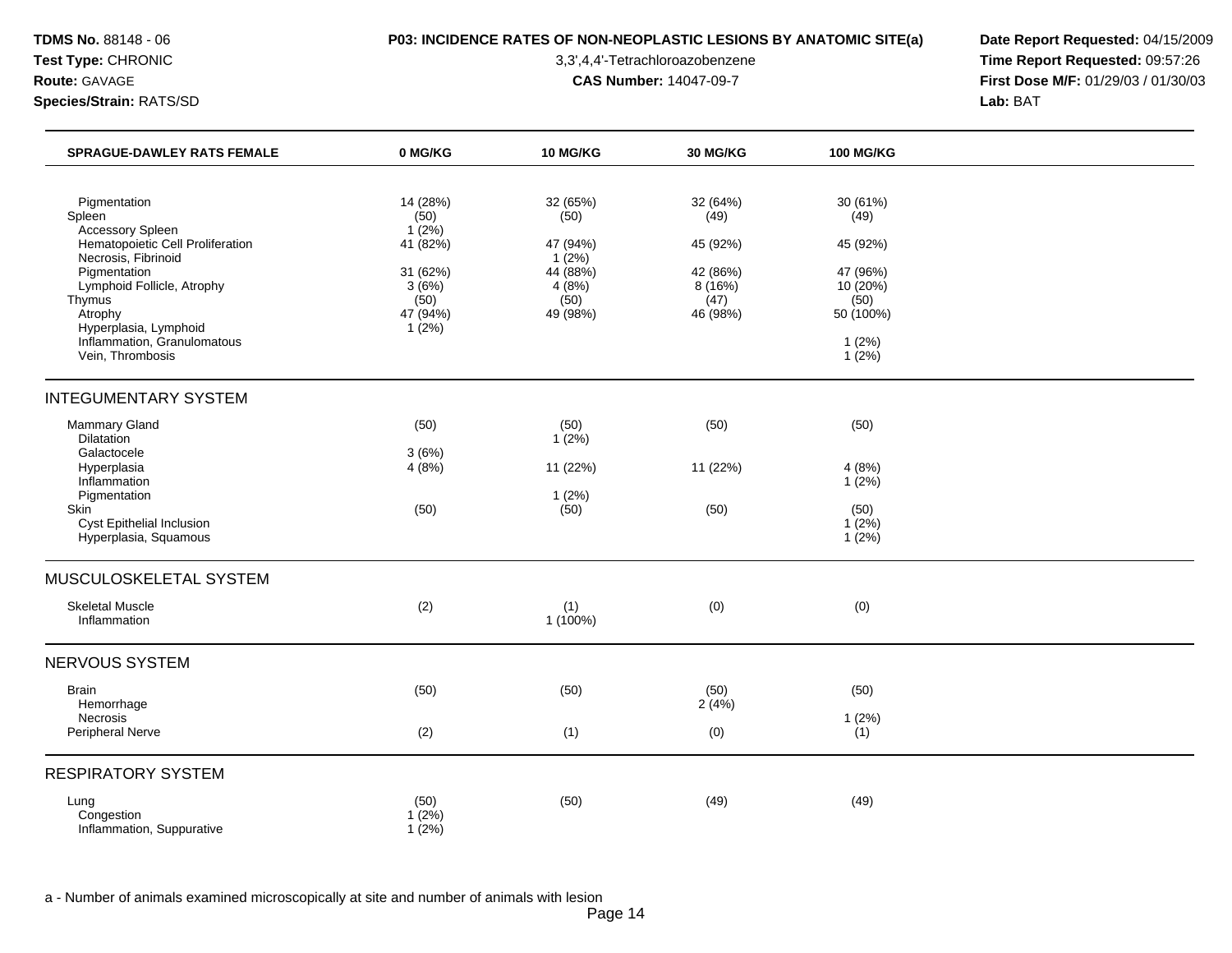## **TDMS No.** 88148 - 06 **P03: INCIDENCE RATES OF NON-NEOPLASTIC LESIONS BY ANATOMIC SITE(a) Date Report Requested:** 04/15/2009

**Test Type:** CHRONIC 3,3',4,4'-Tetrachloroazobenzene **Time Report Requested:** 09:57:26 **Route:** GAVAGE **CAS Number:** 14047-09-7 **First Dose M/F:** 01/29/03 / 01/30/03

| <b>SPRAGUE-DAWLEY RATS FEMALE</b>                                                         | 0 MG/KG           | <b>10 MG/KG</b>      | <b>30 MG/KG</b>      | <b>100 MG/KG</b>     |  |
|-------------------------------------------------------------------------------------------|-------------------|----------------------|----------------------|----------------------|--|
|                                                                                           |                   |                      |                      |                      |  |
| Inflammation, Chronic Active                                                              | 4(8%)             | 5 (10%)              | 1(2%)                | 4(8%)                |  |
| Metaplasia, Cartilagenous<br>Necrosis                                                     | 1(2%)<br>$1(2\%)$ | $1(2\%)$             |                      |                      |  |
| Pigmentation                                                                              | $1(2\%)$          | 11 (22%)             | 21 (43%)             | 26 (53%)             |  |
| Thrombosis                                                                                |                   |                      | 1(2%)                | 1(2%)                |  |
| Alveolar Epithelium, Hyperplasia                                                          | 5(10%)            | 1(2%)<br>21(42%)     |                      |                      |  |
| Alveolar Epithelium, Metaplasia, Bronchiolar<br>Alveolar Epithelium, Metaplasia, Squamous | 2(4%)             | 4(8%)                | 26 (53%)<br>18 (37%) | 35 (71%)<br>30 (61%) |  |
| Alveolus, Infiltration Cellular, Histiocyte                                               | 36 (72%)          | 23 (46%)             | 29 (59%)             | 33 (67%)             |  |
| Artery, Hypertrophy                                                                       |                   |                      |                      | 1(2%)                |  |
| Serosa, Inflammation, Granulomatous<br>Nose                                               | (50)              | (50)                 | 1(2%)<br>(50)        | (50)                 |  |
| Inflammation                                                                              |                   | 7 (14%)              | 6(12%)               | 8 (16%)              |  |
| Trachea                                                                                   | (50)              | (50)                 | (50)                 | (50)                 |  |
| SPECIAL SENSES SYSTEM                                                                     |                   |                      |                      |                      |  |
| Ear                                                                                       | (0)               | (0)                  | (1)                  | (0)                  |  |
| External Ear, Hyperplasia, Squamous                                                       |                   |                      | $1(100\%)$           |                      |  |
| Eye<br>Synechia                                                                           | (50)              | (50)                 | (50)                 | (50)<br>$1(2\%)$     |  |
| Anterior Chamber, Inflammation                                                            |                   |                      | 1(2%)                |                      |  |
| Cornea, Inflammation                                                                      | 2(4%)             |                      |                      | 2(4%)                |  |
| Lens, Cataract                                                                            |                   |                      |                      | 1(2%)                |  |
| Retina, Degeneration<br><b>Harderian Gland</b>                                            | 1(2%)<br>(50)     | (50)                 | 4(8%)<br>(50)        | 1(2%)<br>(50)        |  |
| Inflammation                                                                              |                   |                      |                      | 1(2%)                |  |
| Zymbal's Gland                                                                            | (0)               | (1)                  | (0)                  | (0)                  |  |
| <b>URINARY SYSTEM</b>                                                                     |                   |                      |                      |                      |  |
| Kidney                                                                                    | (50)              | (50)                 | (50)                 | (49)                 |  |
| Accumulation, Hyaline Droplet                                                             |                   | 2(4%)                |                      |                      |  |
| Casts                                                                                     | 1(2%)             |                      |                      | 2(4%)                |  |
| Infarct<br>Inflammation, Diffuse                                                          |                   | $1(2\%)$<br>$1(2\%)$ | 4(8%)<br>3(6%)       | 2(4%)<br>2(4%)       |  |
| Mineralization                                                                            | 36 (72%)          | 32(64%)              | 28 (56%)             | 29 (59%)             |  |
| Nephropathy                                                                               | 30 (60%)          | 39 (78%)             | 39 (78%)             | 42 (86%)             |  |
| Thrombosis                                                                                |                   |                      |                      | $1(2\%)$             |  |
| Cortex, Cyst<br>Papilla, Necrosis                                                         |                   | 1(2%)                | 1(2%)                | 1(2%)<br>2(4%)       |  |
| Pelvis, Dilatation                                                                        |                   |                      | 2(4%)                | 1(2%)                |  |
| Pelvis, Inflammation                                                                      | 1(2%)             | 2(4%)                | 1(2%)                | 2(4%)                |  |
| Pelvis, Transitional Epithelium, Hyperplasia                                              | $1(2\%)$          | 1(2%)                | 2(4%)                | 3(6%)                |  |